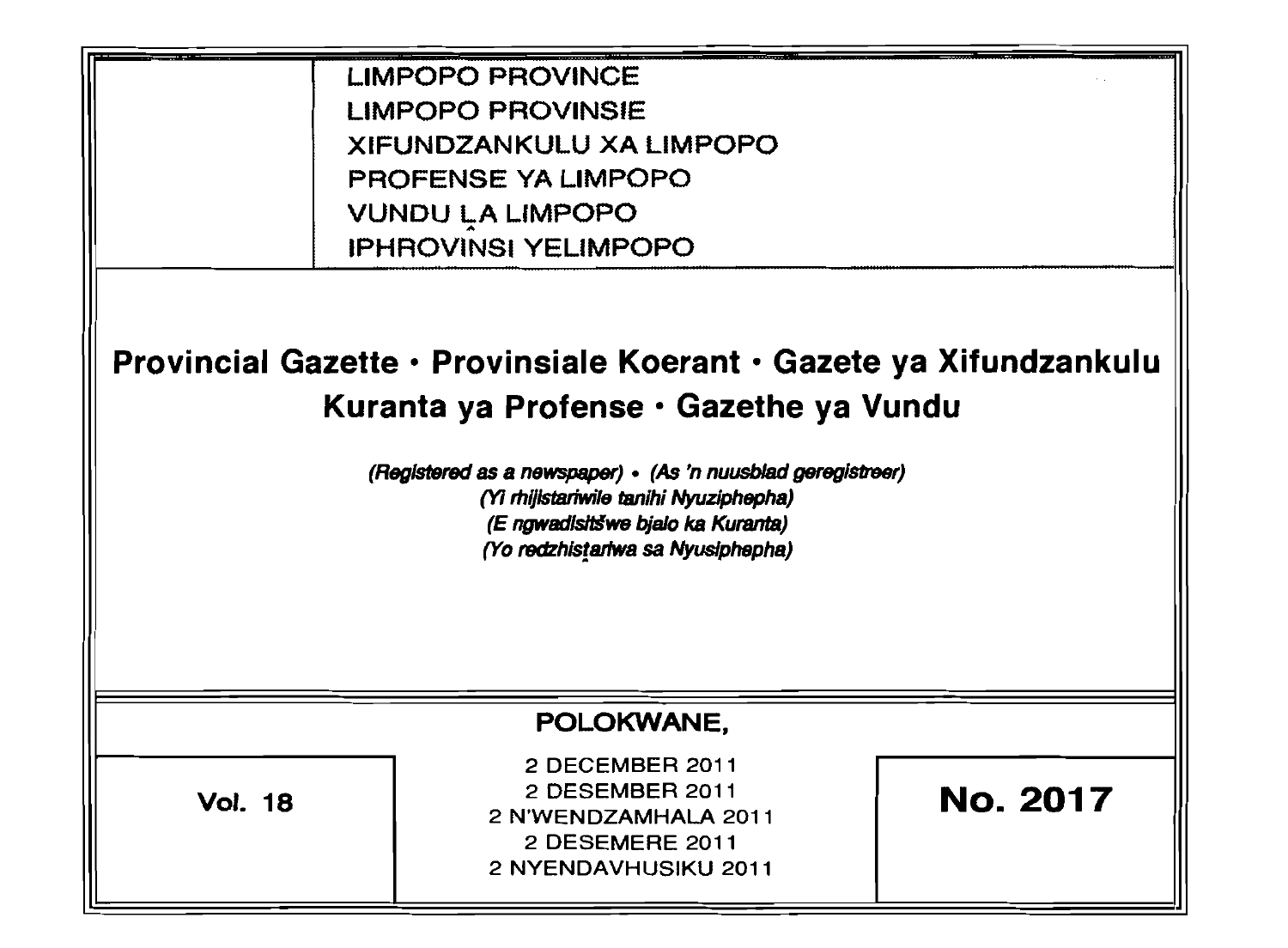# **IMPORTANT NOTICE**

**The Government Printing Works will not be held responsible for faxed documents not received due to errors on the fax machine or faxes received which are unclear or incomplete. Please be advised that an "OK" slip, received from a fax machine, will not be accepted as proof that documents were received by the GPW for printing. If documents are faxed to the GPW it will be the sender's responsibility to phone and confirm that the documents were received in good order.** 

**Furthermore the Government Printing Works will also not be held responsible for cancellations and amendments which have not been done on original documents received from clients.** 

# **CONTENTS • INHOUD**

| No. |                                                                                                                 | Page<br>No. | Gazette<br>No. |
|-----|-----------------------------------------------------------------------------------------------------------------|-------------|----------------|
|     | <b>GENERAL NOTICES · ALGEMENE KENNISGEWINGS</b>                                                                 |             |                |
| 376 |                                                                                                                 | 8           | 2017           |
| 376 |                                                                                                                 | 8           | 2017           |
| 377 |                                                                                                                 | 8           | 2017           |
| 377 |                                                                                                                 | 9           | 2017           |
| 378 |                                                                                                                 | 9           | 2017           |
| 378 |                                                                                                                 | 9           | 2017           |
| 379 | Town-planning and Townships Ordinance (15/1986): Mookgophong Amendment Scheme 64                                | 10          | 2017           |
| 379 |                                                                                                                 | 10          | 2017           |
| 380 | Town-planning and Townships Ordinance (15/1986): Makhado Amendment Schemes 28 and 29, etc                       | 10          | 2017           |
| 380 | Ordonnansie op Dorpsbeplanning en Dorpe (15/1986): Makhado-wysigingskemas 28 en 29, ens                         | 11          | 2017           |
| 381 |                                                                                                                 | 12          | 2017           |
| 381 |                                                                                                                 | 12          | 2017           |
| 382 | Removal of Restrictions Act (84/1967): Removal of conditions: Portions 138 and 143, farm Piet Potgietersrus     | 13          | 2017           |
|     | 382 Wet op Opheffing van Beperkings (84/1967): Opheffing van voorwaardes: Gedeeltes 138 en 143, plaas           | 13          | 2017           |
| 383 |                                                                                                                 | 13          | 2017           |
| 383 |                                                                                                                 | 14          | 2017           |
| 392 | Town-planning and Townships Ordinance (15/1986): Establishment of township: Thabazimbi Extension 61             | 14          | 2017           |
| 392 |                                                                                                                 | 14          | 2017           |
| 393 |                                                                                                                 | 15          | 2017           |
| 393 |                                                                                                                 | 15          | 2017           |
| 394 | Limpopo Gambling Act (4/1996): Limpopo Gambling Board: Application for a site operator licence: Capricorn       | 16          | 2017           |
|     |                                                                                                                 | 17          | 2017           |
|     |                                                                                                                 | 18          | 2017           |
| 397 |                                                                                                                 | 19          | 2017           |
| 398 | National Environmental Management Act (107/1988): Notice of Environmental Impact Assessment Process             | 20          | 2017           |
|     | LOCAL AUTHORITY NOTICES · PLAASLIKE BESTUURSKENNISGEWINGS                                                       |             |                |
| 342 | Town-planning and Townships Ordinance (15/1986): Modimolle Local Municipality: Modimolle Amendment Schemes      | 21          | 2017           |
|     | 342 Ordonnansie op Dorpsbeplanning en Dorpe (15/1986): Modimolle Plaaslike Munisipaliteit: Modimolle-wysiging-  | 22          | 2017           |
| 343 | Division of Land Ordinance (20/1986): Bela-Bela Local Municipality: Division of land: Portion 53, farm Bospoort | 23          | 2017           |
| 343 | Ordonnansie op die Verdeling van Grond (20/1986): Bela-Bela Plaaslike Munisipaliteit: Verdeling van grond:      | 23          | 2017           |
|     | 345 Local Government Ordinance (17/1939): Permanent street closure and alienation: Parts of unnamed street in   | 23          | 2017           |
| 345 | Ordonnansie op Plaaslike Bestuur (17/1939): Permanente straat-sluiting en vervreemding: Dele van onbenoemde     | 24          | 2017           |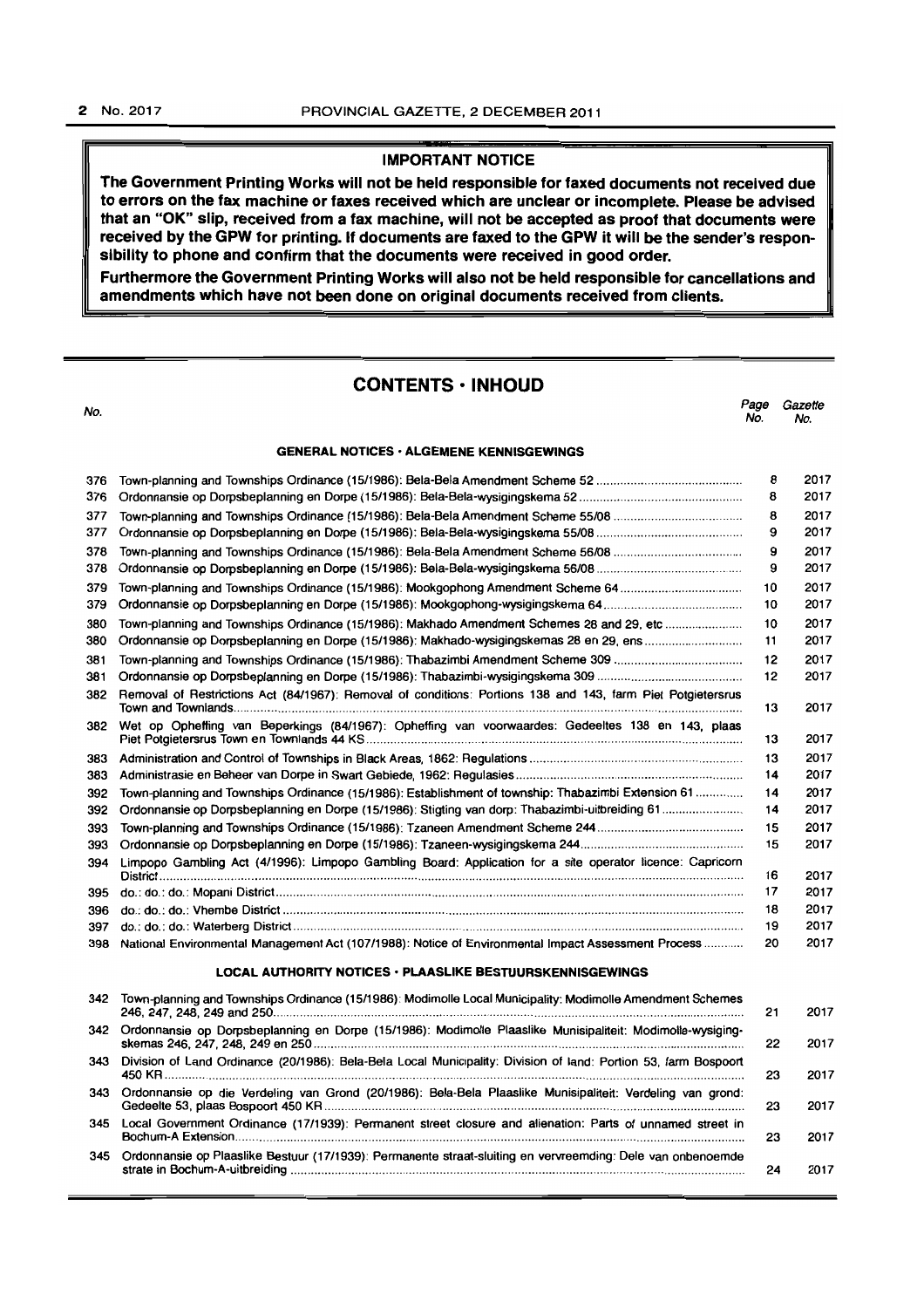# The

# Limpopo Provincial Gazette Function

will be transferred to the

# Government Printer in Pretoria

as from 1 November 2004

NEW PARTICULARS ARE AS FOLLOWS:

# Physical address:

Government Printing Works 149 Bosman Street Pretoria

# Postal address:

Private Bag X85 Pretoria 0001

New contact person: Vino Thaver Tel.: (012) 334-4687

Fax number: (012) 323-8805

E-mail address: vino.thaver@gpw.gov.za

Contact person for subscribers:

Mrs J. Wehmeyer Tel.: (012) 334-4753 Fax.: (012) 323-9574

This phase-in period is to commence from 15 October 2004 (suggest date of advert) and notice comes into operation as from 1 November 2004.

Subscribers and all other stakeholders are advised to send their advertisements directly to the Government Printing Works, two weeks before the 1st November 2004.

> In future, adverts have to be paid in advance before being published in the Gazette.

Advertising Manager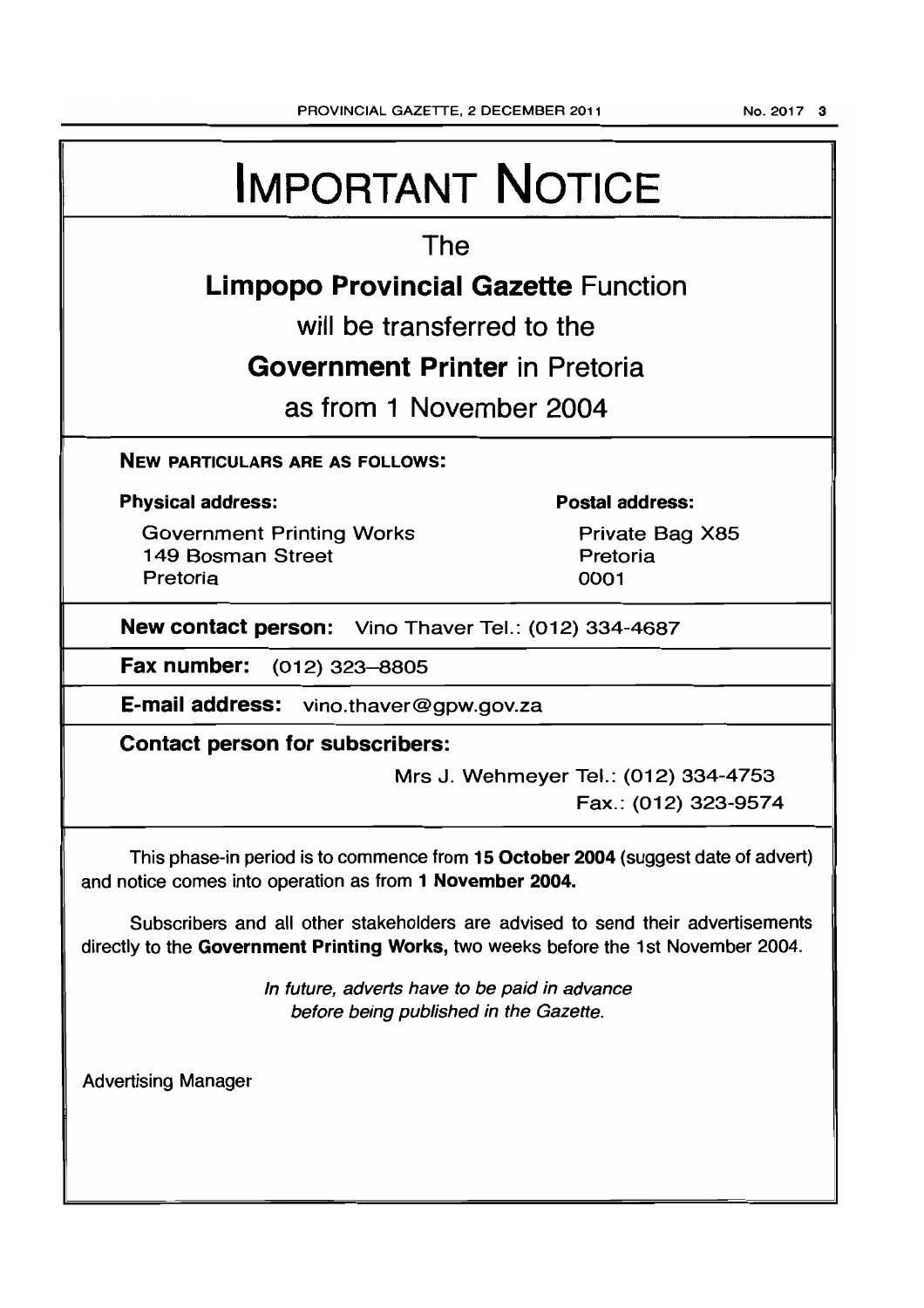**IT** IS THE CLIENTS RESPONSIBILITY TO ENSURE THAT THE CORRECT AMOUNT IS PAID AT THE CASHIER OR DEPOSITED INTO THE GOVERNMENT PRINTING WORKS BANK ACCOUNT AND ALSO THAT THE REQUISITION/COVERING LETTER TOGETHER WITH THE ADVERTISEMENTS AND THE PROOF OF DEPOSIT REACHES THE GOVERNMENT PRINTING WORKS IN TIME FOR INSERTION IN THE PROVINCIAL GAZETTE.

**No ADVERTISEMENTS WILL BE PLACED WITHOUT PRIOR PROOF OF PRE-PAYMENT.** 

|                                                                 | 1/4 page R 229.40<br>Letter Type: Arial<br>Size: 10<br>Line Spacing: At:<br>Exactly<br>11pt           |
|-----------------------------------------------------------------|-------------------------------------------------------------------------------------------------------|
| <b>TAKE NOTE OF</b><br>THE NEW TARIFFS<br><b>WHICH ARE</b>      | $\frac{1}{2}$ page R 458.75<br>Letter Type: Arial<br>Size: 10<br>Line Spacing: At:<br>Exactly<br>11pt |
| <b>APPLICABLE</b><br><b>FROM THE 1ST OF</b><br><b>JUNE 2011</b> |                                                                                                       |
|                                                                 | $\frac{3}{4}$ page R 688.15<br>Letter Type: Arial<br>Size: 10<br>Line Spacing: At:<br>Exactly<br>11pt |
|                                                                 | Full page R 917.55<br>Letter Type: Arial<br>Size: 10                                                  |
|                                                                 | Line Spacing: At:<br><b>Exactly</b><br>11pt                                                           |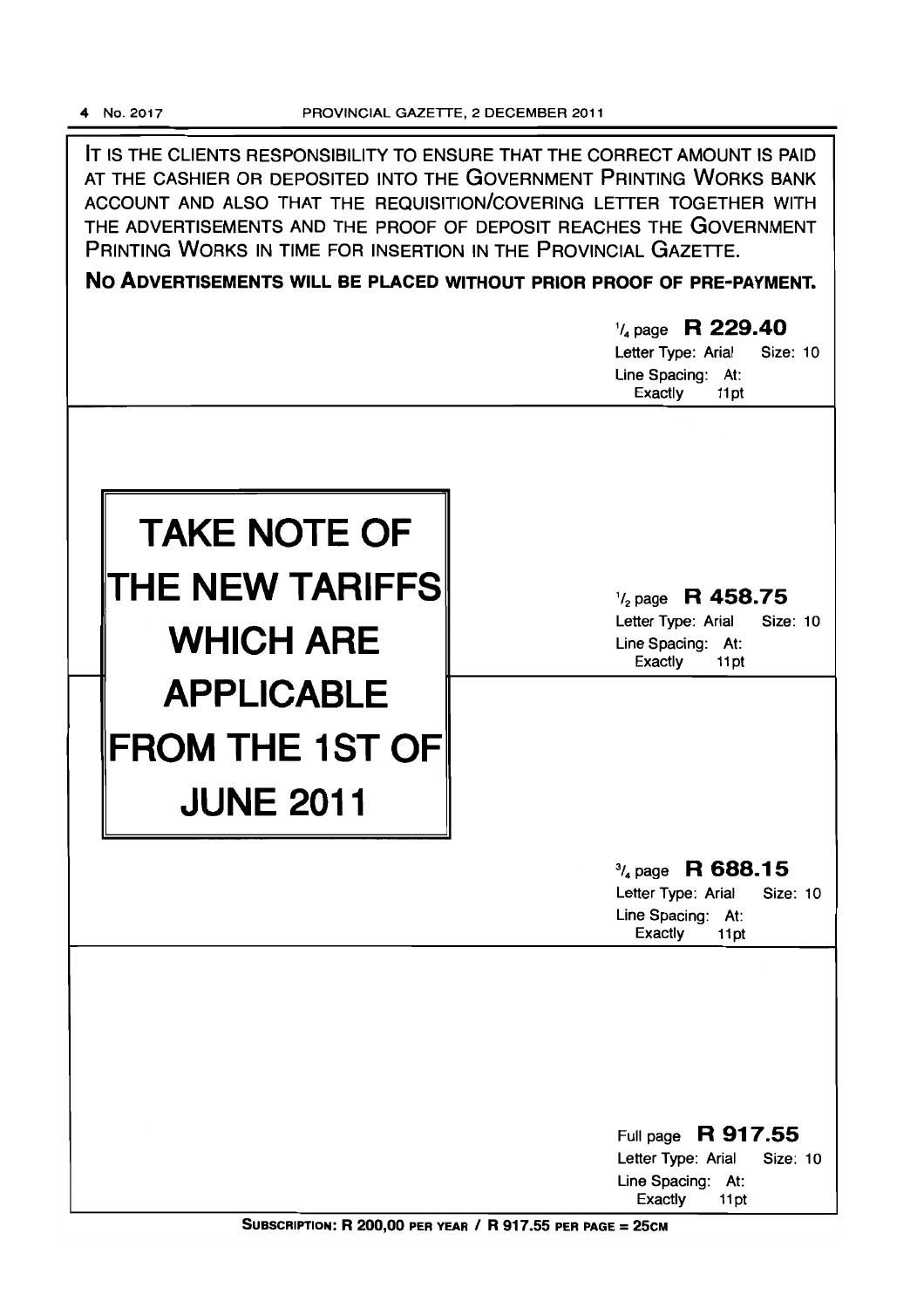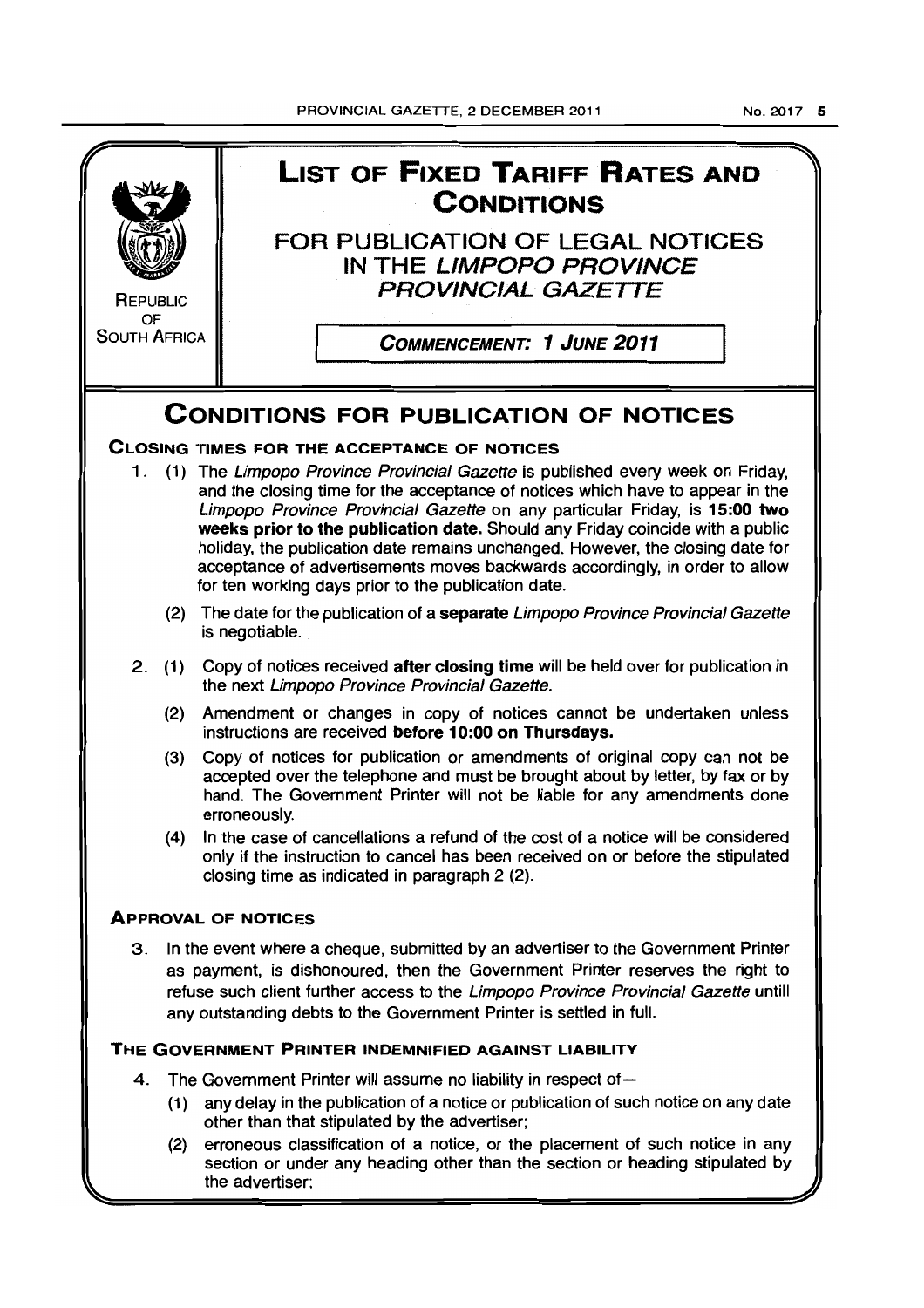$\overline{r}$  and  $\overline{r}$  and  $\overline{r}$  and  $\overline{r}$  and  $\overline{r}$  are  $\overline{r}$  and  $\overline{r}$  and  $\overline{r}$  and  $\overline{r}$  and  $\overline{r}$  and  $\overline{r}$  and  $\overline{r}$  and  $\overline{r}$  and  $\overline{r}$  and  $\overline{r}$  and  $\overline{r}$  and  $\overline{r}$  and (3) any editing, revision, omission, typographical errors or errors resulting from faint or indistinct copy.

# LIABILITY OF ADVERTISER

5. Advertisers will be held liable for any compensation and costs arising from any action which may be instituted against the Government Printer in consequence of the publication of any notice.

# **COPY**

- 6. Copy of notices must be typed on one side of the paper only and may not constitute part of any covering letter or document.
- 7. At the top of any copy, and set well apart from the notice, the following must be stated:

Where applicable

- (1) The heading under which the notice is to appear.
- (2) The cost of publication applicable to the notice, in accordance with the "Word Count Table".

# PAYMENT OF COST

- 9. With effect from 1 NOVEMBER 2004 no notice will be accepted for publication unless the cost of the insertion(s) is prepaid in CASH or by CHEQUE or POSTAL ORDERS. It can be arranged that money can be paid into the banking account of the Government Printer, in which case the deposit slip accompanies the advertisement before publication thereof.
- 10. (1) The cost of a notice must be calculated by the advertiser in accordance with the word count table.
	- (2) Where there is any doubt about the cost of publication of a notice, and in the case of copy, an enquiry, accompanied by the relevant copy, should be addressed to the Advertising Section, Government Printing Works, Private Bag X85, Pretoria, 0001 [Fax: (012) 323-8805], before publication.
- 11 . Overpayment resulting from miscalculation on the part of the advertiser of the cost of publication of a notice will not be refunded, unless the advertiser furnishes adequate reasons why such miscalculation occurred. In the event of underpayments, the difference will be recovered from the advertiser, and the notice(s) will not be published until such time as the full cost of such publication has been duly paid in cash or by cheque or postal orders, or into the banking account.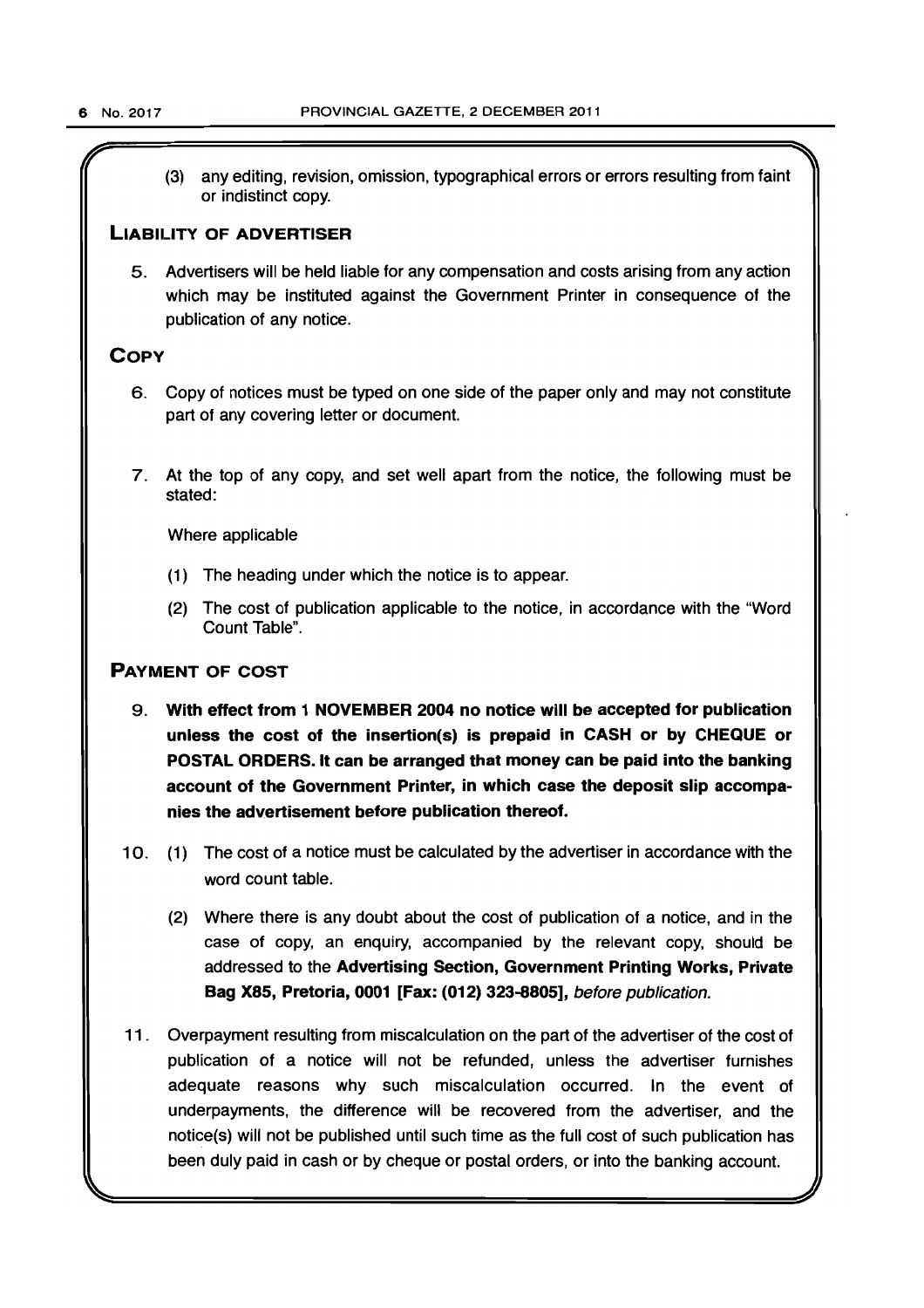12. In the event of a notice being cancelled, a refund will be made only if no cost regarding the placing of the notice has been incurred by the Government Printing Works. 13. The Government Printer reserves the right to levy an additional charge in cases where notices, the cost of which has been calculated in accordance with the Word Count Table, are subsequently found to be excessively lengthy or to contain overmuch or complicated tabulation. PROOF OF PUBLICATION 14. Copies of the Limpopo Province Provincial Gazette which may be required as proof of publication, may be ordered from the Government Printer at the ruling price. The Government Printer will assume no liability for any failure to post such Limpopo Province Provincial Gazette(s) or for any delay in despatching it/them. **GOVERNMENT PRINTERS BANK ACCOUNT PARTICULARS** 

Bank:

ABSA

BOSMAN STREET

Account No.: 4057114016

Branch code: 632005

Reference No.: 00000049

Fax No.: (012) 323 8805

# Enquiries:

| Mrs. L. Fourie    | Tel.: (012) 334-4686 |
|-------------------|----------------------|
| Mrs. H. Wolmarans | Tel.: (012) 334-4591 |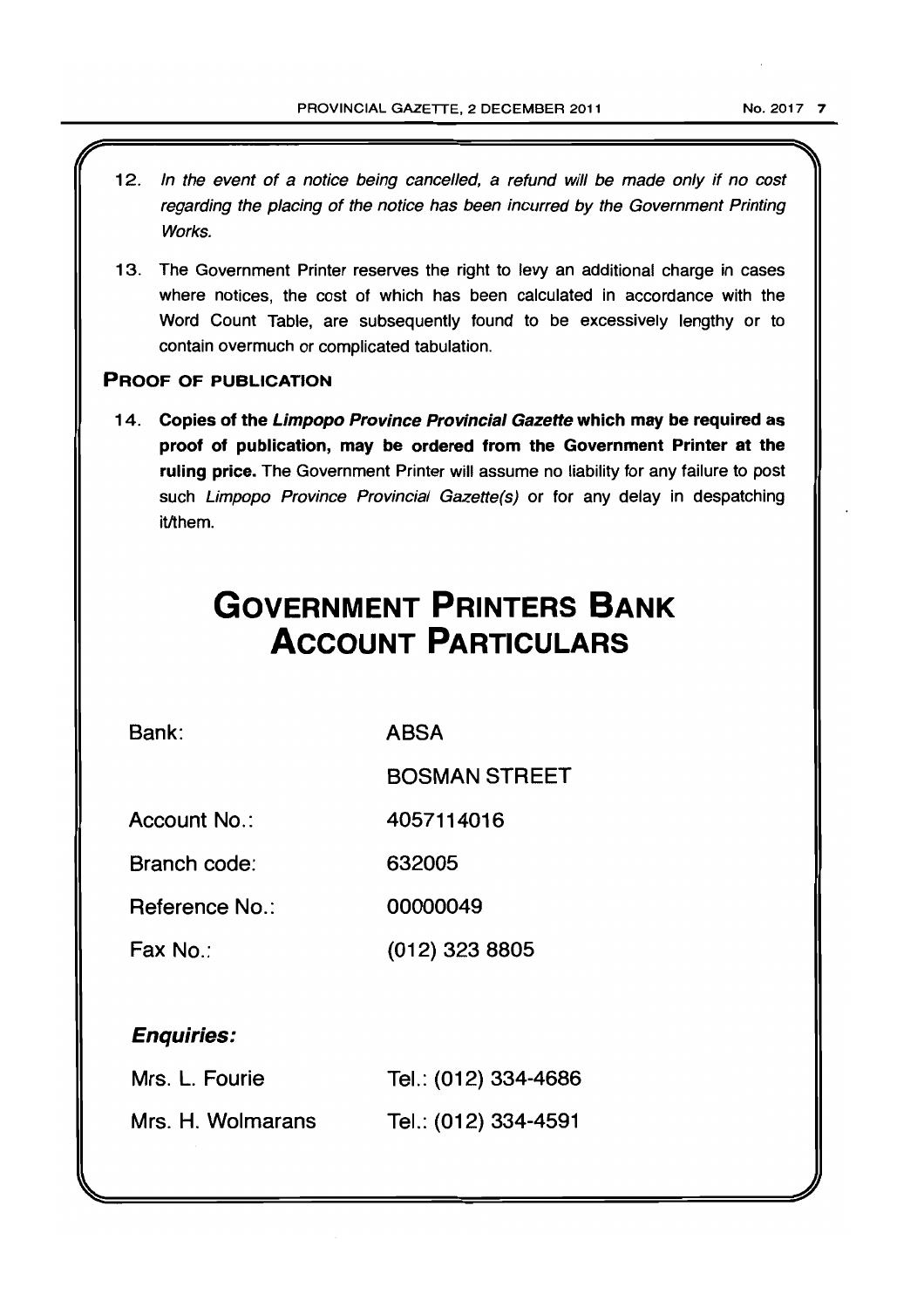# **GENERAL NOTICES • ALGEMENE KENNISGEWINGS**

# **GENERAL NOTICE 376 OF 2011**

# **BELA BELA LOCAL MUNICIPALITY AMENDMENT SCHEME 52**

NOTICE OF APPLICATION FOR AMENDMENT OF THE TOWN-PLANNING SCHEME IN TERMS OF SECTION 56 (1) (b) (i) OF THE TOWN-PLANNING AND TOWNSHIPS ORDINANCE, 1986 (ORDINANCE 15 OF 1986)

I, Nicola Ludik being the authorized agent for the registered owner of the following property hereby give notice in terms of section 56 (1) (b) (i) of the Town-planning and Townships Ordinance, 1986 (Ordinance 15 of 1986), that I have applied to the Bela Bela Local Municipality for the amendment of the town-planning scheme in operation known as Bela Bela Land Use Scheme, 2008 by the rezoning of the property described below, situated within the jurisdiction of the Bela Bela Local Municipality as follows:

A portion of Portion 53 (a portion of Portion 15) of the farm Bospoort 450 KR located in the Bela Bela Area of jurisdiction, from "Agriculture" to "Special", for a fitness, health and sporting facility which will include a restaurant subservient to the main use, administrative offices subservient to the main land use; and such other associated and subservient land uses to the main land use with the special consent of the municipality.

All relevant documents relating to the applications will be open for inspection during normal office hours at the offices of the Bela Bela Local Municipality, The Municipal Manager, Bela Bela Municipal Building, for a period of 28 days i.e 25 November 2011 to 23 December 2011 .

Any person who wishes to object to the applications or submit representations in respect thereof must lodge the same in writing to Private Bag X1609, Bela Bela, 0480, or lodge it with the Bela Bela Local Municipality at its address and room number specified above on or before the 23 December 2011.

Name and address of agent: Nicola Ludik, PO. Box 3007, Modimolle, 0510. 0766066372 . . **-.** 

# **ALGEMENE KENNISGEWING 376 VAN 2011**

# **BELA BELA PLAASLIKE MUNISIPALITEIT WYSIGINGSKEMA 52**

KENNISGEWING VAN AANSOEK OM WYSIGING VAN DIE DORPSBEPLANNINGSKEMA INGEVOLGE ARTIKEL 56 (1) (b) (i) VAN DIE ORDONNANSIE OP DORPSBEPLANNING EN DORPE, 1986: ORD. 15 VAN 1986

Ek, Nicola Ludik synde die gevolmagde agent van die geregistreerde eienaar van die volgende eienom gee hiermee ingevolge artikel 56 (1) (b) (i) van die Ordonnansie op Dorpsbeplanning en Dorpe, 1986, kennis dat ek by die Bela Bela Plaaslike Munisipaliteit aansoek gedoen het om die wysiging van die Dorpsbeplanningskema bekend as die Bela Bela Land Use Scheme, 2008, deur die hersonering van die eiendom hieronder beskryf, gelee in die juridiksie van die Bela Bela Plaaslike Munisipaliteit as volg:

'n gedeelte van Gedeelte 53 ('n gedeelte van Gedeelte 15) van die plaas BoSpoort 450KR, in die Bela Bela jurisdiksiearea, vanaf "Landbou" na 'Spesiaal" vir 'n gesondheids, fiksheids- en sportfasiliteit wat sal insluit 'n gymnasium, restaurant wat ondergeskik en aanverwant aan die fiksheidsentrum sal wees, administratiewe kantore en sulke aanverwante en ondergeskikte gebruike as wat die Munisipaliteit mag goedgekeur met 'n spesiale toestemming, onderworpe aan sekere voorwaardes.

Alle dokumente wat met die aansoek verband hou, sal tydens normale kantoorure vir besigtiging beskikbaar wees by die kantore van die Bela Bela Plaaslike Munisipaliteit, Die Munisipale Bestuurder, Bela Bela Munisipale Gebou, vir 'n tydperk van 28 dae, vanaf 25 November 2011 tot 23 Desember 2011.

Enige persoon wat beswaar wil aanteken of voorleggings wil maak met betrekking tot die aansoeke, moet sodanige beswaar of voorlegging op skrif rig aan Privaatsak X1609, Bela Bela, 0480, of indien by Die Munisipale Bestuurder by die bostaande adres, op of voor 23 Desember 2011.

Naam en adres van agent: Nicola Ludik, Posbus 3007, Modimolle, 0510. 076 606 6372

 $25 - 02$ 

# **GENERAL NOTICE 377 OF 2011**

### **BELA BELA AMENDMENT SCHEME 55/08**

NOTICE OF APPLICATION FOR AMENDMENT OF THE TOWN-PLANNING SCHEME IN TERMS OF SECTION 56 (1) (b) (i) OF THE TOWN-PLANNING AND TOWNSHIPS ORDINANCE, 1986 (ORDINANCE No.15 OF 1986)

We, Geo Projects, authorised agents of the owner of Erf 176, Warmbaths, Bela-Bela, hereby give notice in terms of section 56 (1) (b) (i) of the Town-planning and Townships Ordinance, 1986 (Ordinance No. 15 of 1986) that we have applied to the Bela Bela Municipality for the amendment of the Bela Bela Land Use Scheme, 2008, by the rezoning of the property describe above, by the addition of Annexure 143.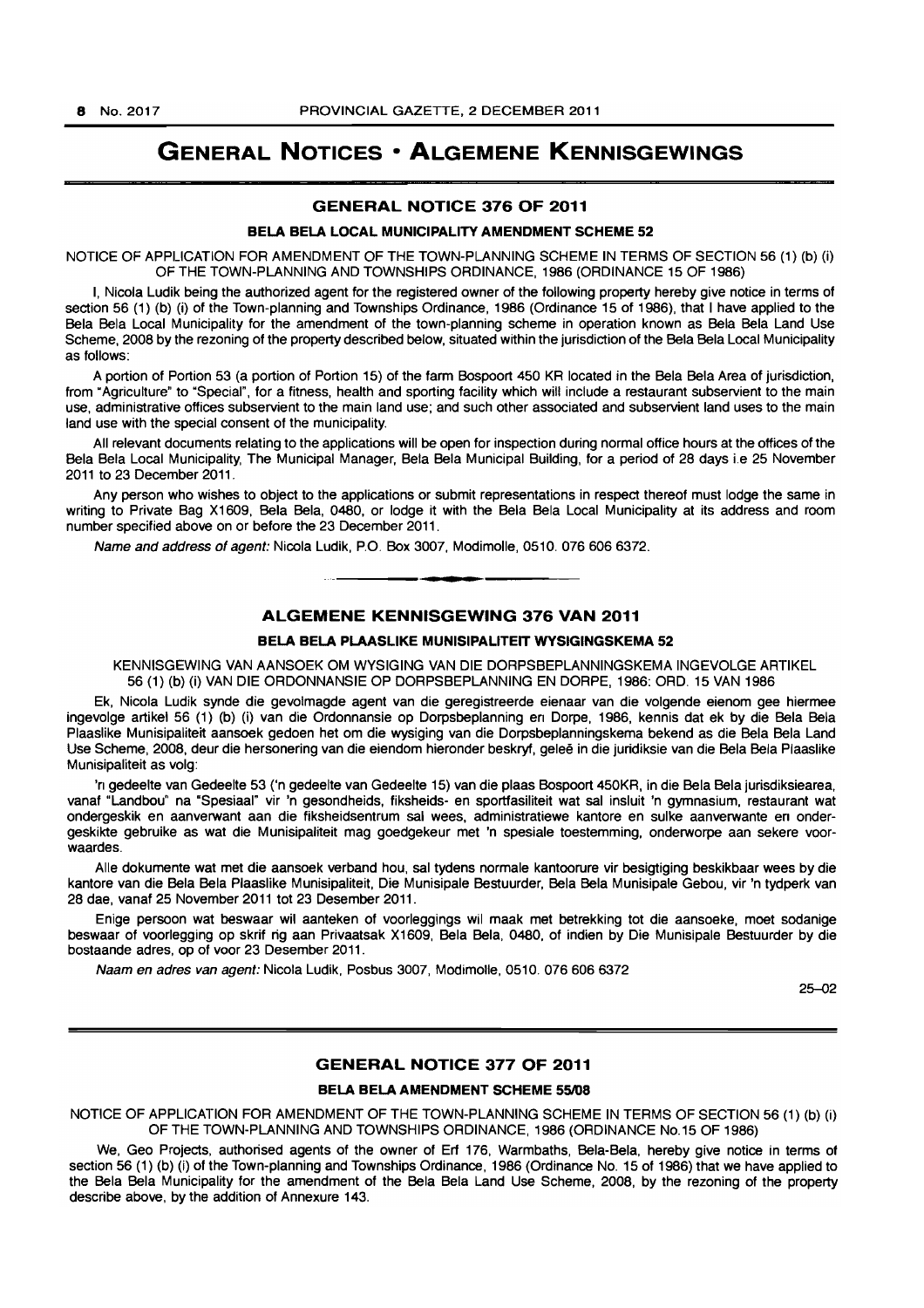Particulars of the application will lie for inspection during normal office hours at the office of the Municipal Manager, Municipal Offices, Bela Bela, for a period of 28 days from 25 November 2011.

Objections to or representations in respect of the application must be lodge with or made in writing to: The Municipal Manager at the above address or Private Bag X1609, Bela Bela, 0480, within a period of 28 days from 25 November 2011. Address: P.O. Box 919, Bela-Bela, 0480. Tel: 082 881 7252.

# **ALGEMENE KENNISGEWING 377 VAN 2011**

• **\_ 1** 

### **BELA BELA WYSIGINGSKEMA 55/08**

KENNISGEWING VAN AANSOEK OM WYSIGING VAN DIE DORPSBEPLANNINGSKEMA INGEVOLGE ARTIKEL 56 (1) (b) (i) VAN DIE ORDONNANSIE OP DORPSBEPLANNING EN DORPE, 1986 (ORDONNANSIE No. 15 VAN 1986)

Ons, Geo Projects, synde die gemagtigde agent van die eienaar van Erf 176. Warmbad, Bela-Bela. gee hiermee ingevolge artikel56 (1) (b) (i) van die Ordonnansie op Dorpsbeplanning en Dorpe (Ordonnansie 15 van 1986), kennis dat ons by die Bela Bela Munisipaliteit aansoek gedoen het om die wysiging van die dorpsbeplanningskema, bekend as die Bela Bela Land Use Scheme, 2008, deur die hersonering van die eiendom hierbo beskryf, met die byvoeging van Bylaag 143.

Besonderhede van die aansoek lê ter insae gedurende gewone kantoorure by die kantoor van die Munisipale Bestuurder, Munisipale Kantore, Bela Bela, vir 'n tydperk van 28 dae vanaf 25 November 2011.

Besware teen of vertoë ten opsigte van die aansoek moet binne 'n tydperk van 28 dae vanaf 25 November 2011 skriftelik by of tot die Munisipale Bestuurder by bovermelde adres of by Privaatsak X1609, Bela Bela, 0480, ingedien of gerig word.

Adres: Posbus 919, Bela-Bela, 0480. Tel: 082 681 7252.

25-02

# **GENERAL NOTICE 378 OF 2011**

# **BELA BELA AMENDMENT SCHEME 56/08**

NOTICE OF APPLICATION FOR AMENDMENT OF THE TOWN-PLANNING SCHEME IN TERMS OF SECTION 56 (1) (b) (i) OF THE TOWN-PLANNING AND TOWNSHIPS ORDINANCE, 1986 (ORDINANCE No. 15 OF 1986)

We, Geo Projects, authorised agents of the owner of Erf 902, Warmbaths Extension 8, Bela-Bela, hereby give notice in terms of Section 56 (1) (b) (i) of the Town-planning and Townships Ordinance, 1986 (Ordinance No. 15 of 1986) that we have applied to the Bela Bela Municipality for the amendment of the Bela Bela Land Use Scheme, 2008, by the rezoning of the property described above, by the addition of Annexure 144.

Particulars of the application will lie for inspection during normal office hours at the office of the Municipal Manager, Municipal Offices, Bela Bela, for a period of 28 days from 25 November 2011.

Objections to or representations in respect of the application must be lodged with or made in writing to: The Municipal Manager at the above address or Private Bag X1609, Bela Bela, 0480, within a period of 28 days from 25 November 2011.

Address: PO Box 919, Bela-Bela. 0480. Tel: 082 881 7252.

# **- . ALGEMENE KENNISGEWING 378 VAN 2011**

# **BELA BELA-WYSIGINGSKEMA 56/08**

KENNISGEWING VAN AANSOEK OM WYSIGING VAN DIE DORPSBEPLANNINGSKEMA INGEVOLGE ARTIKEL 56 (1) (b) (i) VAN DIE ORDONNANSIE OP DORPSBEPLANNING EN DORPE, 1986 (ORDONNANSIE No. 15 VAN 1986)

Ons, Geo Projects, synde die gemagtigde agent van die eienaars van Erf 902, Warmbad Uitbreiding 5, Bela-Bela, gee hiermee ingevolge artikel 56 (1) (b) (i) van die Ordonnansie op Dorpsbeplanning en Dorpe (Ordonnansie 15 van 1986), kennis dat ons by die Bela Bela Munisipaliteit aansoek gedoen het om die wysiging van die dorpsbeplanningskema, bekend as die Bela-Bela Land Use Scheme, 2008, deur die hersonering van die eiendom hierbo beskryf, met die byvoeging van Bylaag 144.

Besonderhede van die aansoek lê ter insae gedurende gewone kantoorure by die kantoor van die Munisipale Bestuurder, Munisipale Kantore, Bela Bela, vir 'n tydperk van 28 dae vanaf 25 November 2011.

Besware teen of vertoë ten opsigte van die aansoek moet binne 'n tydperk van 28 dae vanaf 25 November 2011 skriftelik by of tot die Munisipale Bestuurder by bovermelde adres of by Privaatsak X1609, Bela-Bela, 0480, ingedien of gerig word.

Adres: Posbus 919, Bela-Bela, 0480. Tel: 082881 7252.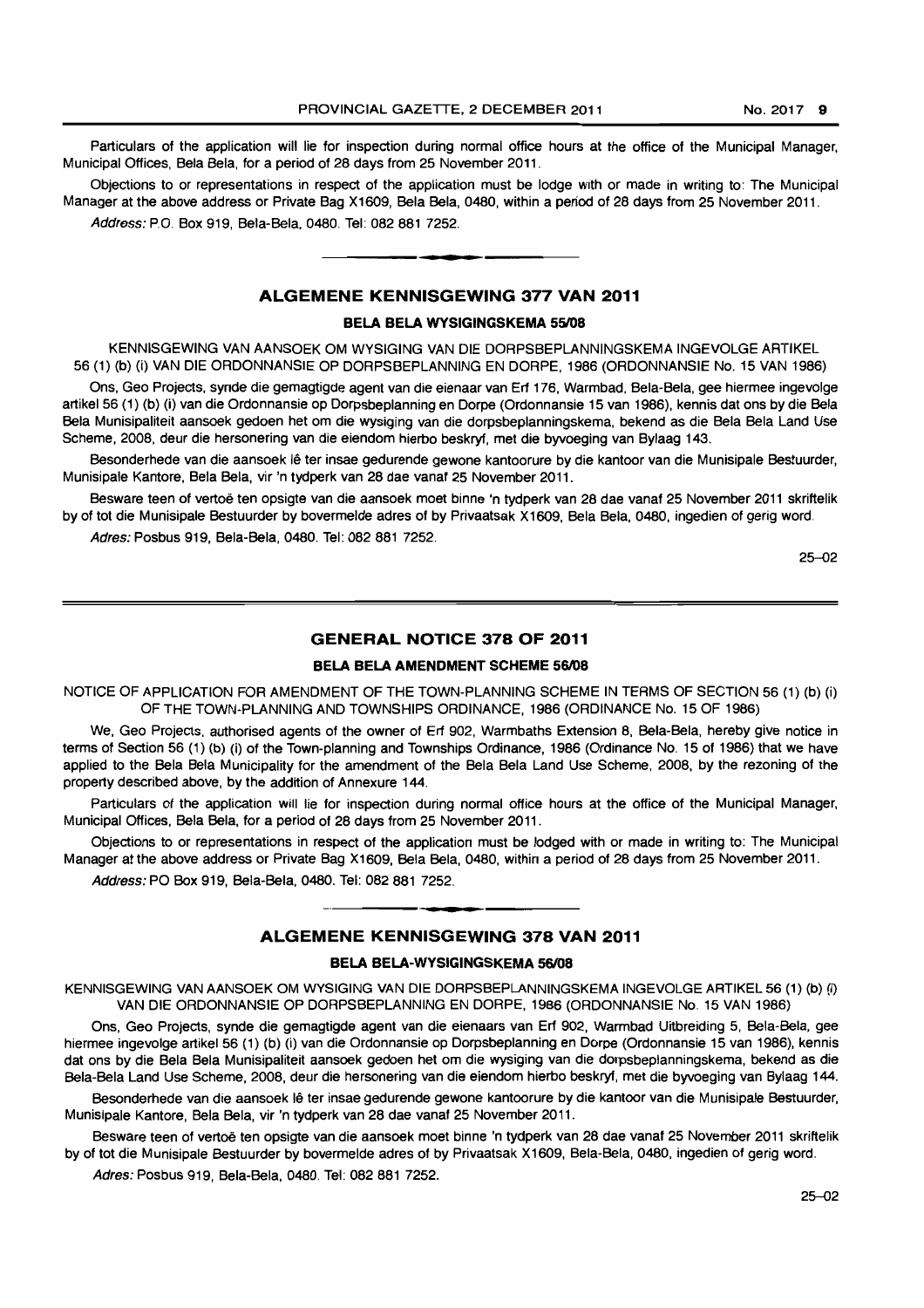# GENERAL NOTICE 379 OF 2011

# MOOKGOPONG LOCAL MUNICIPALITY AMENDMENT SCHEME 64

NOTICE OF APPLICATION FOR AMENDMENT OF THE TOWN-PLANNING SCHEME IN TERMS OF SECTION 56 (1) (b) (i) OF THE TOWN-PLANNING AND TOWNSHIPS ORDINANCE, 1986 (ORDINANCE 15 OF 1986)

I, Nicola Ludik, being the authorized agent for the registered owner of the following property hereby give notice in terms of section 56 (1) (b) (i) of the Town-planning and Townships Ordinance, 1986 (Ordinance 15 of 1986) that I have applied to the Mookgopong Local Municipality for the amendment of the town-planning scheme in operation known as the Mookgopong Land Use Scheme, 2004, by the rezoning of the properties described below, situated within the jurisdiction of the Mookgopong Local Municipality from:

A 10 hectare portion of the Remainder of Portion 12 ot the farm Welgevonden 343 KR located in the Mookgopong Area of jurisdiction, from "Agriculture" to "Resort", including 25 4-bed chalets, chapel. restaurant, conference facility, reception hall, manager's house, staff accommodation, administrative office subservient to the main land use; recreational facilities subservient to the main land uses, and such other associated and subservient land uses to the main land use with the special consent of the municipality.

All relevant documents relating to the applications will be open tor inspection during normal office hours at the offices of ther Mookgopong Local Municipality, the Divisional Manager: Town-planning, Mookgopong Municipal Building, c/o Nelson Mandela and Mookgopong Drives, Mookgopong for a period of 28 days i.e. 25 November 2011 to 23 December 2011.

Any person who wishes to object to the applications or submit representations in respect thereof must lodge the same in writing to Private Bag X340, Mookgopong, 0560, or lodge it with the Mookgopong Local Municipality at its address and room number specified above on or before the 23 December 2011 .

Name and address of agent: Nicola Ludik, P.O. Box 3007, Modimolle, 0510. Cell: 076 606 6372 .

# ALGEMENE KENNISGEWING 379 VAN 2011

• **\_ er** 

# MOOKGOPONG PLAASLIKE MUNISIPALITEIT WYSIGINGSKEMA 64

KENNISGEWING VAN AANSOEK OM WYSIGING VAN DIE DORPSBEPLANNINGSKEMA INGEVOLGE ARTIKEL 56 (1) (b) (i) VAN DIE ORDONNANSIE OP DORPSBEPLANNING EN DORPE, 1986 (ORDONNANSIE 15 VAN 1986)

Ek, Nicola Ludik, synde die gevolmagde agent van die geregistreerde eienaar van die volgende eiendom gee hiermee ingevolge artikel 56 (1) (b) (i) van die Ordonnansie op Dorpsbeplanning en Dorpe, 1986, kennis dat ek by die Mookgopong Plaaslike Munisipaliteit aansoek gedoen het om die wysiging van die dorpsbeplanningskema bekend as die Mookgopong Land Use Scheme, 2004, deur die hersonering van die eiendom hieronder beskryf, gelee in die jurisdiksie van die Mookgopong Plaaslike Munisipaliteit vanaf:

'n 10 hektaar gedeelte van die Restant van Gedeelte 12 van die plaas Welgevonden 343 KR, in die Mookgopong jurisdiksiearea, vanaf "Landbou" na 'Oord" wat sal insluit 25 4-bed chalets, kapel, restaurant, konferensie fasiliteit, onthaalsaal, bestuurdershuis, werkersbehuising, administratiewe kantoor aanverwant aan die hoofgebruik, rekreasie gebruike en sulke aanverwante en ondergeskikte gebruike as wat die Munisipaliteit mag goedgekeur met 'n spesiale toestemming, onderworpe aan sekere voorwaardes.

Aile dokumente wat met die aansoek verband hou, sal tydens normale kantoorure vir besigtiging beskikbaar wees by die kantore van die Mookgopong Plaaslike Munisipaliteit, die Divisie Bestuurder: Dorpsbeplanning, Mookgopong Munisipale Gebou, hlv Nelson Mandela en Mookgopong vir 'n tydperk van 28 dae, vanaf 25 November 2011 tot 23 Desember 2011.

Enige persoon wat beswaar wit aanteken of voorleggings wit maak met betrekking tot die aansoeke, moet sodanige beswaar of voorlegging op skrif rig aan Privaatsak X340, Mookgopong, 0560, of indien by die Divisie Bestuurder: Dorpsbeplanning by die bostaande adres, op of voor 23 Desember 2011.

Naam en adres van agent: Nicola Ludik, Posbus 3007, Modimolle, 0510, Sel: 076 606 6372.

25-02

# GENERAL NOTICE 380 OF 2011

I. Theo Kotze, hereby give notice that I have applied to Makhado Local Municipality [in terms of section 56 (1) (b) (i) of the Town-planning and Townships Ordinance 1986], for the amendment of the Makhado Land Use Scheme 2009, in the following manner (on behalf of the owners):

Makhado Amendment Scheme 28: By the rezoning of Portion 1 of Erf 483, Louis Trichardt (64 Douthwaite Street), from "Residential 1" to "Residential 3", in order that 5 residential units can be erected on the property.

Makhado Amendment Scheme 29: By the rezoning of the Remainder of Erf 502, Louis Trichardt (corner Rissik & Munnik Streets), from "Residential 1" to "Special" for offices, in order that the existing house on the site can be used for office purposes.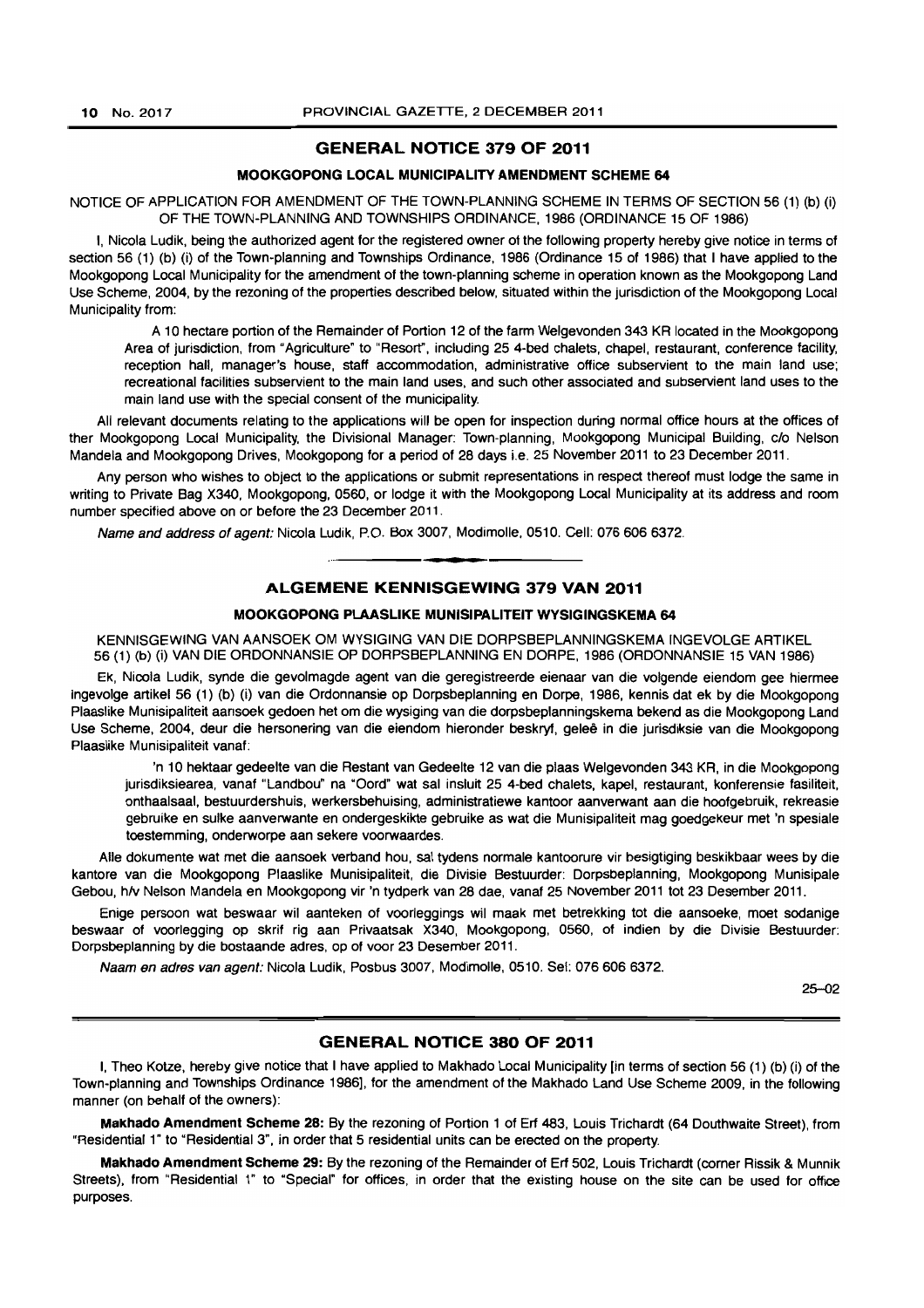Particulars of the applications will lie for inspection during normal office hours at the office of the Director, Municipal Secretariat, 1st Floor, Civic Centre, Makhado (Louis Trichardt) (128 Krogh Street), for a period of 28 days from 25 November 2011.

Objections to or representations in respect of the applications must be lodged with or made in writing to the Director, Municipal Secretariat at the above address or at Private Bag X2596, Makhado, 0920, within a period of 28 days from 25 November 2011.

Polokwane Amendment Scheme 289: I, also give notice that I have applied to Polokwane Municipality (in terms of section 56 (1) (b) (i) of the Town-planning and Townships Ordinance 1986), for the amendment of the town-planning scheme known as the PolokwanelPerskebult Town-planning Scheme, 2007, by the rezoning of Portion 1 of Erf 459, Pietersburg (3 Gneral Joubert Street, Polokwane), from Residential 2 with an annexure for a "Residential Building" to Special for offices. The purpose with the application is to use the property for office purposes.

Particulars of the application will lie for inspection during normal office hours at the office of the Manager: Spatial Planning & Land Use Management, Room 125, First Floor, West Wing, Civic Centre, c/o Landdros Mare & Bodenstein Streets, Polokwane, for a period of 28 days from 25 November 2011.

Objections to or representations in respect of the applications must be lodged with or made in writing to the Manager: Spatial Planning & Land Use Management. Polokwane Municipality. at the above address or at P.O. Box 111, Pietersburg, 0700, within a period of 28 days from 25 November 2011.

Removal of conditions of title: I also give notice that I have applied for the removal of conditions 2 (a) (b) & (c) in title deed T54482/2010, to the Department of Co-operative Governance. Human Settlements & Traditional Affairs, in terms of section 3 (1) of the Removal of Restrictions Act, 1967. The mentioned title deed pertains to the Remainder of Portion 42 of the farm Rondebosch 287-LS (Makhado Local Municipality).

Particulars of the application will lie for inspection during normal office hours at the office of the Head of Department, Limpopo Province: Department of Co-operative Governance, Human Settlements & Traditional Affairs, 20 Rabe Street, Polokwane. for a period of 28 days from 25 November 2011.

Objections to or representations in respect of the application must be lodged with or made in writing to the Head of Department, Limpopo Province: Department of Co-operative Governance, Human Settlements & Traditional Affairs, Private Bag X9485, Polokwane. 0700, within a period of 28 days from 25 November 2011.

Address of agent: Developlan. P.O. Box 1883. Pietersburg, 0700. Tel: (015) 291-4177. Fax: 086 218 3267. E-mail: tecoplan@mweb.co.za

Date of first publication: 25 November 2011.

# **ALGEMENE KENNISGEWING 380 VAN 2011**

n **\_ •** 

Ek. Theo Kotze, gee kennis dat ek, namens die eienaars van ondergemelde eiendomme aansoek gedoen het ingevolge artikel56 (1) (b) (i) van die Ordonnansie op Dorpsbeplanning en Dorpe (Ordonnansie 15 van 1986), vir die wysiging van die dorpsbeplanningskema bekend as die Makhado Grondgebruikskema, 2009, op die volgende wyse:

Makhado-wyslglngskema 28: Deur die hersonering van Gedeelte 1 van Erf 483. Louis Trichardt (Douthwaitestraat 64). vanaf "Residensieel 1" na "Residensieel 3" om sodoende 5 residensiele eenhede op die perseel op te kan rig.

Makhado-wyslglngskema 29: Deur die hersonering van die Restant van Erf 502, Louis Trichardt (hoek van Rissik & Munnikstrate), vanaf " Residensieel 1" na "Spesiaal" vir kantore sodat die bestaande huis op die perseel vir die doel van kantore benut kan word.

Besonderhede van voormelde aansoeke lê ter insae gedurende gewone kantoorure by die kantoor van die Direkteur, Munisipale Sekretariaat, 1ste Vloer, Burgersentrum. Makhado (Louis Trichardt) (Kroghstraat 128). vir 'n tydperk van 28 dae vanaf 25 November 2011.

Besware teen of vertoe ten opsigte van die aansoeke moet binne 'n tydperk van 28 dae vanaf 25 November 2011 skriftelik by of tot die Direkteur, Munisipale Sekretariaat, by bovermelde adres of by Privaatsak X2596, Louis Trichardt. 0920, ingedien of gerig word.

Polokwane-wysigingskema 289: Ek gee ook kennis dat ek aansoek gedoen het by die Polokwane Munisipaliteit [ingevolge artikel 56 (1) (b) (i) van die ordonnansie op dorpsbeplanning en dorpe, 1986] vir die wysiging van die dorpsbeplanningskema bekend as die Polokwane/Perskebult-dorpsbeplanningskema, 2009, deur die hersonering van Gedeelte 1 van Eft 459, Pietersburg (General Joubertstraat 3. Polokwane) vanaf "Residensieel2 met by bylaag vir 'n Resisensiele gebou· na "Spesiaal" vir kantore. Die doel met die aansoek is om die perseel vir kantoordoeleindes te benut.

Besonderhede van die aansoeke lê ter insae gedurende gewone kantoorure by die kantoor van die Bestuurder: Ruimetelike Beplanning en Grondgebruikbeheer. Kamer 125, Eerstevloer. Westelike Vleuel, Burgersentrum. hlv Landros Mare- & Bodesteinstrate, Polokwane, vir 'n tydperk van 28 dae vanaf 25 November 2011.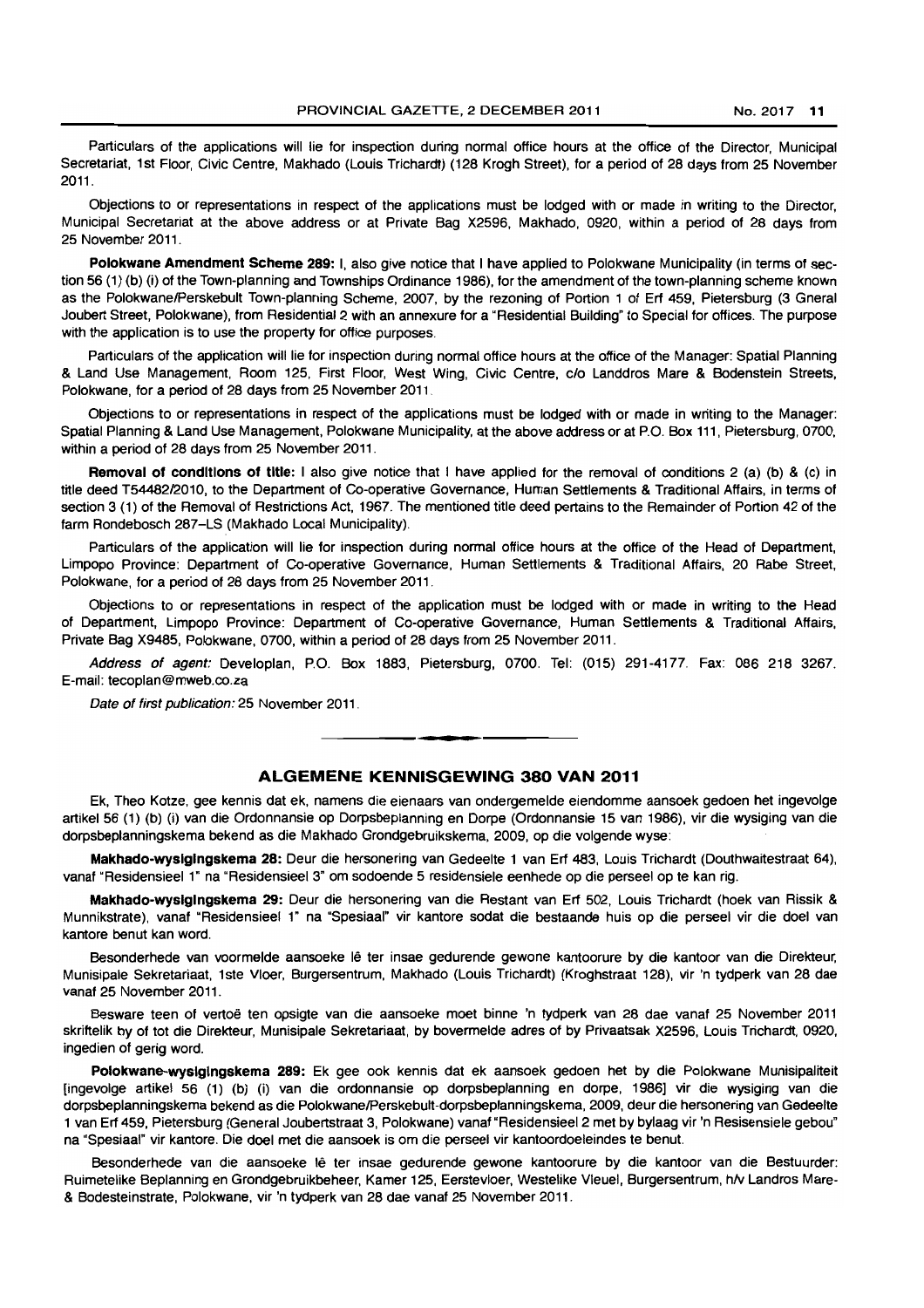Besware teen of vertoe ten opsigte van die aansoek moet binne 'n tydperk van 28 dae vanaf 25 November 2011 skriftelik by of tot die 8estuurder: Ruimtelike Beplanning en Grondgebruikbeheer, Polokwane Munisipaliteit, by bovermelde adres of by Posbus 111, Pietersburg, 0700, ingedien of gerig word.

Ophefflng van tltlevoorwaardes: Ek gee ook kennis dat ek aansoek gedoen het vir die verwydering van voorwaardes 2 (a) (b) & (c) in Titelakte T5448212010, by die Departement van Ko-operatiewe Regering, Menslike Vestiging en Tradisionele Aangeleenthede, ingevolge artikel3 (1) van die Opheffing van 8eperkings Wet, 1967. Voormelde titelakte het betrekking op die Restant van Gedeelte 42 van die plaas Rondesbosch 287-LS (Makhado Plaaslike Munisipaliteit).

Besonderhede van die aansoek lê ter insae gedurende kantoorure by die kantoor van die Hoof van die Departement, Limpopo Provinsie: Departement Ko-operatiewe Regering, Menslike Vestiging en Tradisionele Aangeleenthede, Rabestraat 20, Polokwane. vir 'n tydperk van 28 dae vanaf 25 November 2011.

Besware teen of vertoe ten opsigte van die aansoek moet binne 'n tydperk van 28 dae vanaf 25 November 2011 skriftelik by of tot die Hoof van die Departement, Limpopo Provinsie: Departement Ko-operatiewe Regering. Menslike Vestiging en Tradisionele Aangeleenthede, Privaatsak X9485, Polokwane. 0700, ingedien of gerig word.

Adres van agent: Developlan. Posbus 1883, Pietersburg, 0700. Tel: (015) 291-4177. Faks: 086 218 3267. E-pos: tecoplan@mweb.co.za

Datum van eerste publikasie: 25 November 2011.

25-2

# GENERAL NOTICE 381 OF 2011

### THABAZIMBI AMENDMENT SCHEME 309

NOTICE OF APPLICATION FOR THE AMENDMENT OF THE PERI-URBAN AREAS TOWN-PLANNING SCHEME, 1975 IN TERMS OF SECTION 56 (1) (b) (i) OF THE TOWN-PLANNING AND TOWNSHIPS ORDINANCE, 1986 (ORDINANCE No. 15 OF 1986)

I, Izel van Rooy. from the firm Plan Wize Town and Regional Planners, being the authorized agent of the owner of the properties mentioned below hereby give notice in terms of section 56 (1) (b) (i) of the Town-planning and Townships Ordinance, 1986 (Ordinance 15 of 1986) that I have applied to the Thabazimbi Municipality for the amendment of the Town Planning Scheme known as the Peri-Urban Areas Town-planning Scheme, 1975, by the rezoning of the following properties:

- $\Sigma$  Erf 581, Setaria Extension 2 from "Special" for "Business 3" to "Special" for "Business 1" subject to similar uses and standard conditions as described in the Thabazimbl Town-planning Scheme, 1992; and
- *L* Erf 582, Setaria Extension 2 from "Special" for "Business 4" to "SpeCial" for "Business 1" subject to similar uses and standard conditions as described in the Thabazimbi Town-planning Scheme, 1992.

Particulars of the application will lie for inspection during normal office hours at the office of the Municipal Manager, Thabazimbi Municipality. 7 Rietbok Street, Thabazimbi, for a period of 28 days from 25 November 2011.

Objections to or representations in respect of the application must be lodged with or made in writing to the Municipal Manager. Thabazimbi Municipality, at the above address or at Private Bag X530, Thabazimbi. 0380. within a period of 28 days from 25 November 2011.

Address of agent: Plan Wize Town and Regional Planners, PO Box 2445, Thabazimbi, 0380. Tel: (014) 772-1758/082 449 7626. (Ref. No. T0329.)

# ALGEMENEKENNISGEWING 381 VAN 2011

**•** 

# THABAZIMBI-WVSIGINGSKEMA 309

KENNISGEWING VAN DIE AANSOEK OM DIE WYSIGING VAN DIE BUITESTEDELIKE GEBIEDE DORPSBE-PLANNtNGSKEMA, 1975 INGEVOLGE ARTIKEL 56 (1) (b) (i) VAN DIE ORDONNANSIE OP DORPSBEPLANNING EN DORPE. 1986 (ORDONNANSIE 15 VAN 1986)

Ek, Izel van Rooy van die firma Plan Wize Stads-en Streekbeplanners, synde die gemagtigde agent van die eienaar van die ondergenoemde eiendomme, gee hiermee ingevolge Artikel 56 (1) (b) (i) van die Ordonnansie op Dorpsbeplanning en Dorpe. 1986 (Ordonnansie 15 van 1986), kennis dat ek by die Thabazimbi Munisipaliteit aansoek gedoen het om die wysiging van die dorpsbeplanningskema bekend as Buitestedelike Gebiede-dorpsbeplanningskema. 1975, deur die hersonering van die volgende eiendomme:

- Erf 581. Setaria Uitbreiding 2 van "Spesiaal" vir "8esigheid 3" na ·Spesiaal" vir "Besigheid 1" onderhewig aan dieselfde gebruike en standaard voorwaardes soos omskryt in die Thabazimbi-dorpsbeplanningskema. 1992, en;
- Erf 582. Setaria Uitbreiding 2 van ·Spesiaal" vir "8esigheid 4" na "Spesiaal" vir "Besigheid 1" onderhewig aan dieselfde gebruike en standaard voorwaardes soos omskryt in die Thabazimbi-dorpsbeplanningskema, 1992.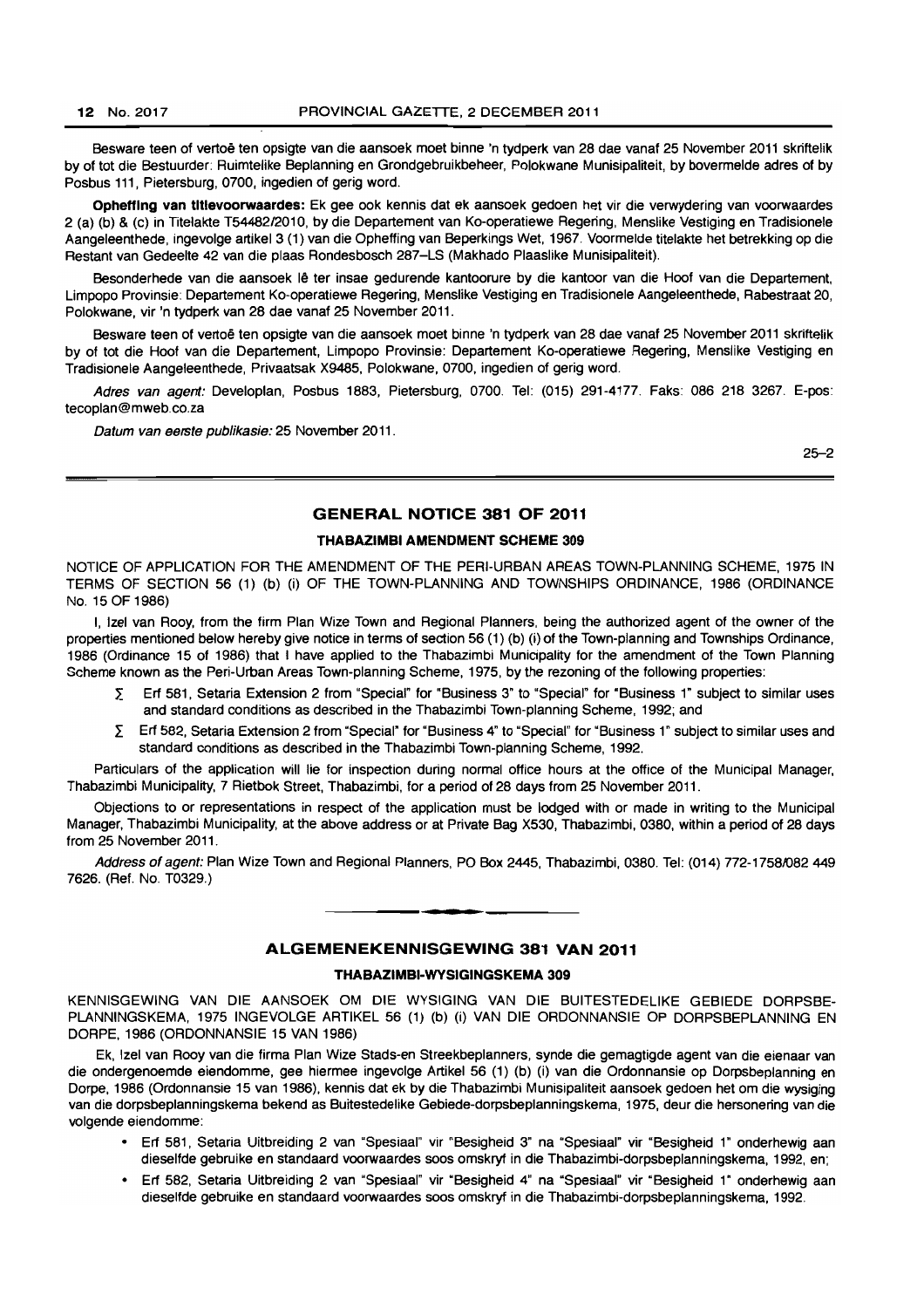Besonderhede van die aansoek lê ter insae gedurende gewone kantoorure by die kantoor van die Munisipale Bestuurder, Thabazimbi Munisipaliteit, Rietbokstraat 7, Thabazimbi, vir 'n tydperk van 28 dae vanaf 25 November 2011.

Besware teen of vertoë ten opsigte van die aansoek moet binne 'n tydperk van 28 dae vanaf 25 November 2011 skriftelik by of tot die Munisipale Bestuurder, Thabazimbi Munisipaliteit, by bovermelde adres of by Privaatsak X530, Thabazimbi, 0380, ingedien of gerig word.

Adres van agent: Plan Wize Stads- en Streekbeplanners, Posbus 2445, Thabazimbi, 0380. Tel: (014) 772-1758/082 449 7626. (Verw No. T0329.)

25-2

# GENERAL NOTICE 382 OF 2011

REMOVAL OF RESTRICTIONS ACT, 1967

REMOVAL OF THE CONDITIONS OF TITLE OF PORTIONS 138 AND 143 (PORTIONS OF PORTION 71) OF THE FARM PIET POTGIETERSRUS) TOWN & TOWNLANDS 44, REGISTRATION DIVISION KS., NORTHERN PROVINCE

# (MOGALAKWENA LOCAL MUNICIPALITY)

It is hereby notified that an application has been made in terms of section 3 (1) of the Removal of Restrictions Act, 1967 for the removal of the conditions of title deeds of Portions 138 & 143 (portions of Portion 71) of the farm Piet Potgietersrus Town and Townlands 44, Registration Division K.S. Limpopo Province, Mogalakwena Municipal Area, to be utilized for the purposes of offices.

The application and the relevant documents are open for inspection at the office of the Deputy Director General, Limpopo Province, Local Government & Housing, c/o Rabé and Market Street, Polokwane and the office of the Town Planner, Mogalakwena Municipality, Civic Centre, Retief St, until 22 December 2011 (4 weeks from date of publication).

Objections to the application may be lodged in writing with the Deputy Director General, Limpopo Province, Local Government & Housing, at the above address or Private Bag X9485, Polokwane, 0700, on or before 22 December 2011 and shall reach this office not later than 14:00 on the mentioned date. . **-.** 

# ALGEMENE KENNISGEWING 382 VAN 2011

WET OP OPHEFFING VAN BEPERKINGS, 1967

OPHEFFING VAN BEPERKINGS VAN TITEL VAN GEDEELTES 138 EN 143 ('N GEDEELTES VAN GEDEELTE 71) VAN DIE PLAAS PIET POTGIETERSRUS TOWN & TOWNLANDS 44, REGISTRASIE AFDELING K.S., NOORDELIKE PROVINSIE

### (MOGALAKWENA MUNISIPALITEIT)

Hiermee word bekend gemaak dat ingevolge die bepalings van artikel 3 (1) van die Wet op Opheffing van Beperkings, 1967, aansoek gedoen is vir die opheffing van die titelvoorwaardes van Gedeeltes 138 & 143 ('n gedeelte van Gedeelte 71) van die plaas Piet Potgietersrus Town & Townlands 44, Registrasie Afdeling K.S., Noordelike Provinsie (Mogalakwena Munisipaliteit) ten einde dit moontlik te maak om die perseel te gebruik vir die doeleindes van 'n kantoor ontwikkeling.

Die aansoek en die betrokke dokumente Ie ter insae in die kantoor van die Adjunk Direkteur Generaal, Limpopo Provinsie: Plaaslike Regering en Behuising, h/v Rabé- en Markstraat, Polokwane, en in die kantoor van die Stadsbeplanner, Mogalakwena Munisipaliteit, Burgersentrum, Retiefstraat, westelike vleuel tot 22 Desember 2011.

Besware teen die aansoek kan voor of op 22 Desember 2011 skriftelik by die Adjunk Direkteur Generaal, Limpopo Provinsie: Plaaslike Regering en Behuising by bovermelde adres of Privaatsak X9485, Polokwane, 0700, ingedien word en moet die kantoor nie later nie as 14:00 op genoemde datum bereik.

 $25 - 2$ 

# GENERAL NOTICE 383 OF 2011

NOTICE OF APPLICATION IN TERMS OF THE REGULATIONS FOR THE ADMINISTRATION AND CONTROL OF TOWN-SHIPS IN BLACK AREAS, 1962 (PROCLAMATION R293 OF 1962)

We, Masungulo Town and Regional Planners, being an authorized agent of the owner of the ert mentioned below. hereby give notice in terms of the Regulations for the Administration and Control of Townships in Black Areas, 1962 (Proclamation R293 of 1962), that we have applied to the Department of Local Government and Housing, Limpopo, for the rezoning of Portion 3 of Ert 22 A. Giyani. from "Business 2" to "Business 1".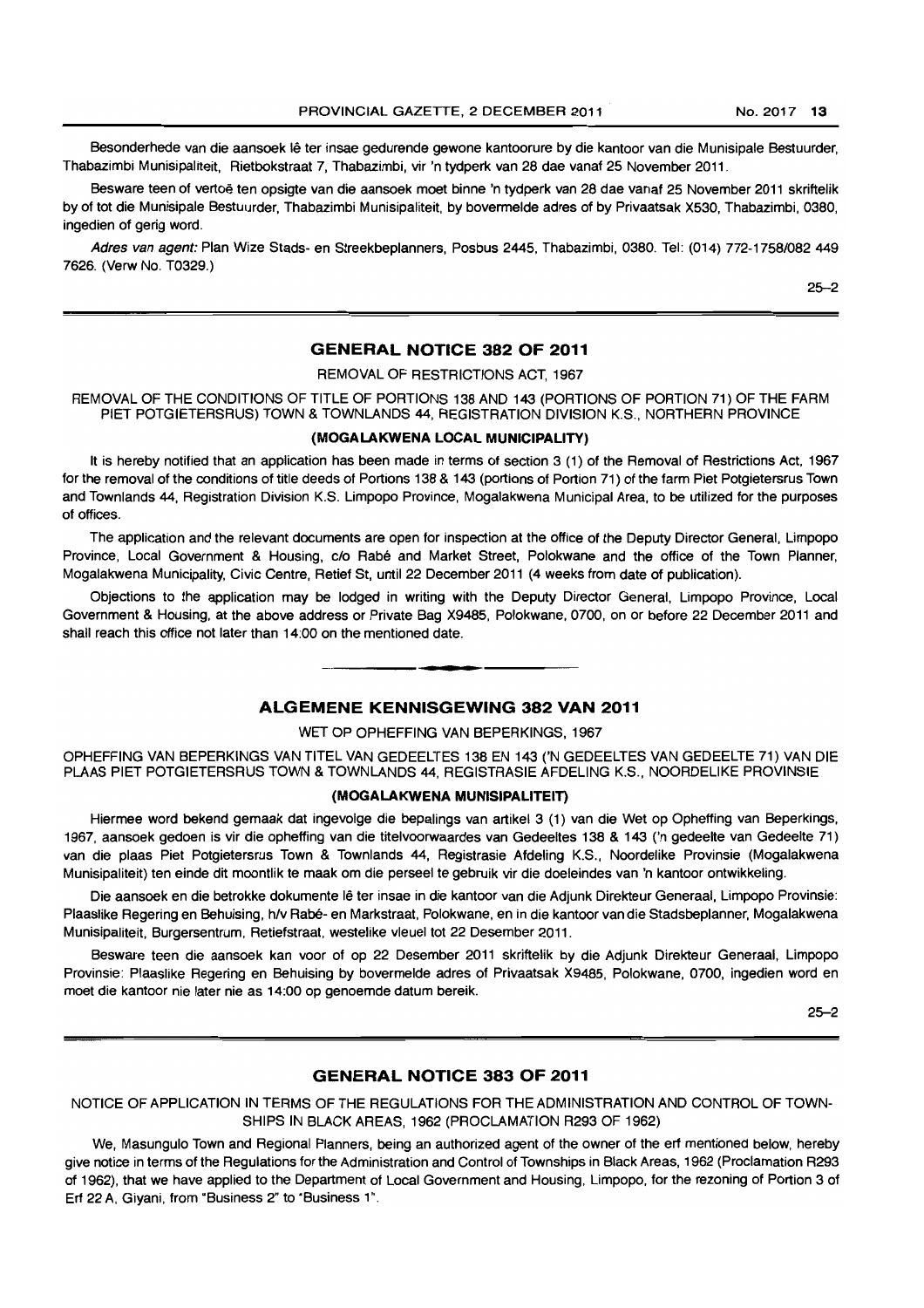The relevant plans, documents and information are available for inspection at office no's 28 and or 36, Planning and Land Use Management, Ground Floor, Local Government and Housing, Limpopo, 15 Rabe Street, Polokwane, 0699, for a period of 28 days from 25 November 2011 (the date of the first publication of the notice).

Objections to or representations in respect of the application must be lodged with or made in writing to the Planning and Land Use Section, Department of Local Government and Housing at the above address or at Private Bag X9485, Polokwane, 0700, within a period of 28 days from 25 November 2011.

Address of agent: Masungulo Town & Regional Planners, 24F Vanadium Street, Chroompark, Mokopane, 0600. Tel. (015) 491-4521. Fax (015) 491-2221. . **-.** 

# **ALGEMENE KENNISGEWING 383 VAN 2011**

KENNISGEWING VAN AANSOEK INGEVOLGE DIE REGULASIES VIR DIE ADMINISTRASIE EN BEHEER VAN DORPE IN SWART GEBIEDE, 1962 (PROKLAMASIE 293 VAN 1962)

Ons, Masungulo Stadsbeplanners, synde die gemagtigde agente van die eienaar van die ondergenoemde ert, gee hiermee ingevolge die Regulasies vir die Administrasie en Beheer van Dorpe in Swart Gebiede, 1962 (Proklamasie 293 van 1962) kennis dat ons by die Departement van Plaaslike Regering en Behuising, Limpopo, aansoek gedoen het deur die hersonering van Gedeelte 3 van Ert 22 A, Giyani, vanaf "Besigheid 2" na "Besigheid 1".

Besonderhede van die aansoek lê ter insae gedurende kantoorure by kantoornommers 28 en/of 36, Beplanning en Grondgebruiks Bestuur, Grond Vloer, Plaaslike Regering en Behuising, Limpopo, Rabestraat 15, Polokwane, 0699, vir 'n tydperk van 28 dae vanaf 25 November 2011 (datum van die eerste publikasie).

Besware teen of vertoe ten opsigte van die aansoek moet binne 'n tydperk van 28 dae vanaf 25 November 2011 skriftelik by die Afdeling vir Beplanning en Grondgebruiksbestuur, Departement van Plaaslike Regering en Behuising ingedien word of by Privaatsak X9485 , Polokwane, 0700, ingedien of gerig word.

Adres van agent: Masungulo Stads- en Streeksbeplanners, Vanadiumstraat 24F, Chroompark, Mokopane, 0800. Tel. (015) 491-4521, Faks (015) 491-2221.

# **GENERAL NOTICE 392 OF 2011**

# APPLICATION FOR ESTABLISHMENT OF TOWNSHIP

The Municipality of Thabazimbi, hereby gives notice in terms of section 96 of the Town-planning and Townships Ordinance, 1986 (Ordinance 15 of 1986), that an application for Township Establishment for the township referred to in the Annexure hereto, has been received by it.

Particulars of the application will lie for inspection during normal office hours at the office of the Municipal Manager, Thabazimbi Municipal Offices, 7 Rietbok Street, Thabazimbi, for a period of 28 days from 2 December 2011.

Objections to or representations in respect of the application must be lodged with or made in writing and in duplicate to the Municipal Manager, Municipality of Thabazimbi, at the above address or posted to him at Private Bag X530, Thabazimbi, 0380, within a period of 28 days from 2 December 2011.

### **ANNEXURE**

#### Name of township: **Thabazlmbl Extension 61.**

Full name of applicant: PLANCentre on behalf of the property owners, Q Tique 216 Proprietary Limited (Reg. No. 2011/000089/07).

Number of erven in proposed township: 2-"Business 1" erven.

Land description: Portion 148 (a portion of Portion 71) of the farm Doornhoek 318 KQ, Thabazimbi.

Location: The proposed township application is situated approximately 2 kilometres north of the central business district of Thabazimbi, adjacent and south east of the railway line and adjacent and north west of Provincial Road 01485 with direct access to the said provincial road.

Reference No.: HB 201111.

Applicant: PLANCENTRE, P.O. Box 21108, Noordbrug, 2522. Tel: (018) 297-0100. . **-.** 

# **ALGEMENE KENNISGEWING 392 VAN 2011**

AANSOEK OM STIGTING VAN DORP

Die Munisipaliteit van Thabazimbi, gee hiermee ingevolge artikel 96 van die Ordonnansie op Dorpsbeplanning en Dorpe, 1986 (Ordonnansie 15 van 1986), kennis dat 'n aansoek am die dorp in die Bylae hieronder genoem, te stig deur hom ontvang is.

Besonderhede van die aansoek lê ter insae gedurende kantoorure by die kantoor van die Munisipale Bestuurder, Thabazimbi Munisipale Kantore, Rietbokstraat 7, Thabazimbi, vir 'n tydperk van 28 dae vanaf 2 Desember 2011.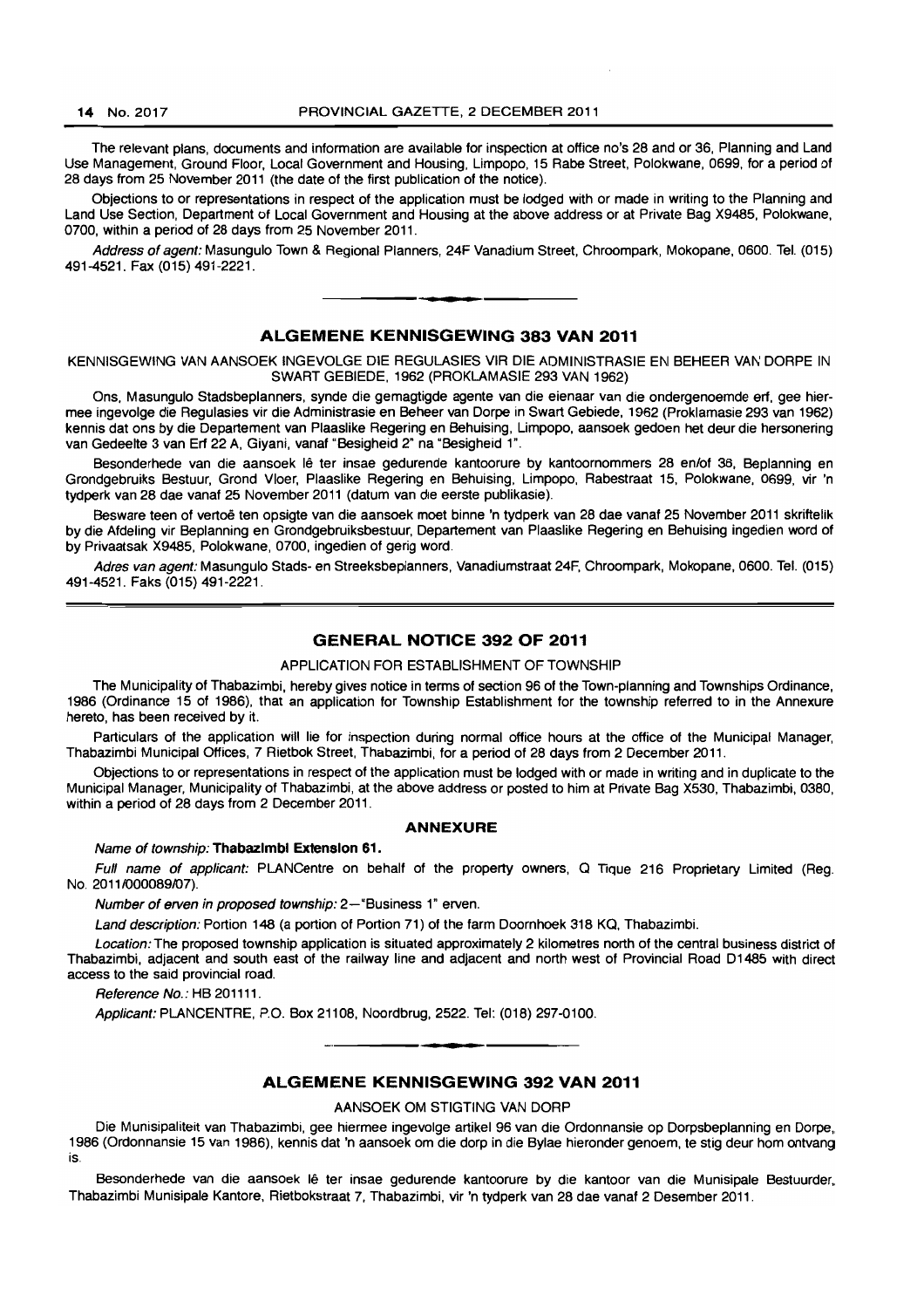Besware teen of vertoe ten opsigte van die aansoek moet binne 'n tydperk van 28 dae vanaf 2 Desember 2011 skriftelik en in tweevoud by die Munisipale Bestuurder by bovermelde adres of by Privaatsak X530, Thabazimbi, 0380, ingedien of gerig word.

#### **BYLAE**

#### Naam van dorp: **Thabazlmbl Ultbreldlng 61.**

Naam van aansoeker: PLANCentre namens die grondeienaars, Q Tique 216 Proprietary Limited (Reg. No. 2011/000089/07).

Aantal erwe in die voorgestelde dorp: 2-"Besigheid 1" erwe.

Grondbeskrywing: Gedeelte 148 ('n gedeelte van Gedeelte 71) van die plaas Doornhoek 318 KQ, Thabazimbi.

Ligging: Die voorgestelde dorpsaansoek is ongeveer 2 kilometer noord van die sentrale sakegebied van Thabazimbi geleë, naasliggend en suidoos van die treinspoor en direk aanliggend en noordwes van Provinsiale Pad 01485 met direkte toegan9 op die genoemde provinsiale pad.

Verwysingsnommer: HB 201111.

Applikant: PLANCENTRE, Posbus 21108, Noordbrug, 2522. Tel: (018) 297.0100.

 $2 - 9$ 

# **GENERAL NOTICE 393 OF 2011**

# **TZANEEN AMENDMENT SCHEME 244**

NOTICE OF APPLICATION FOR AMENDMENT OF A TOWN-PLANNING SCHEME IN TERMS OF SECTION 56 (1) (b) (i) OF THE TOWN-PLANNING AND TOWNSHIPS ORDINANCE, 1986 (ORDINANCE 15 OF 1986)

We,Kobus Winterbach and/or Willem Johannes Jacobsz, being the authorised agents of the registered owner of Portion 2 of Erf 644, Tzaneen Extension 4 (known as S.C. Landman) hereby give notice in terms of section 56 (1) (b) (i) of the Townplanning and Townships Ordinance, 1986 (Ordinance 15 of 1986), that we have applied to the Greater Tzaneen Municipality for the amendment of the town-planning scheme known as Tzaneen Town-planning Scheme, 2000, by the rezoning of the property described above, situated in 7a Circle Drive, Tzaneen, from "Residential 1" with a density of "One dwelling per 500 m<sup>2</sup>" to "Business 4".

Particulars of the application will lie for inspection during normal office hours at the office of the Municipal Manager, Civic Centre, Tzaneen, for a period of 28 days from 02 December 2011 (the date of the first publication of the notice).

Objections to or representations in respect of the applications must be lodged with or made in writing to the Municipal Manager at the above address or at PO Box 24, Tzaneen, 0850, within a period of 28 days from 02 December 2011.

Address of authorised agent: Winterbach & Associates, PO Box 2071, Tzaneen, 0850. Tel: (015) 307-1041. Ref. No. K1032/W.

Publish on: Friday 2 & 9 December 2011.

# **ALGEMENE KENNISGEWING 393 VAN 2011**

. **- .** 

# **TZANEEN-WYSIGINGSKEMA 244**

KENNISGEWING VAN AANSOEK OM WYSIGING VAN 'N DORPSBEPLANNINGSKEMA INGEVOLGE ARTIKEL 56 (1) (b) (i) VAN DIE ORDONNANSIE OP DORPSBEPLANNING EN DORPE, 1986 (ORDONNANSIE 15 VAN 1986)

Ons, Kobus Winterbach en/of Willem Johannes Jacobsz, synde die gemagtigde agente van die geregistreerde eienaar van Gedeelte 2 van Erf 644, Tzaneen Uitbreiding 4 (bekend as S.C. Landman), gee hiermee ingevolge artikel 56 (1) (b) (i) van die Ordonnansie op Dorpsbeplanning en Darpa, 1986 (Ordonnansie 15 van 1986), kennis dat ons by die Groter Tzaneen Munisipaliteit aansoek gedoen het om die wysiging van die dorpsbeplanningskema bekend as Tzaneen Dorpsbeplanningskema, 2000, deur die hersonering van die eiendom hierbo beskryf, geleë te Sirkelweg 7a, Tzaneen, vanaf "Residensieel 1" met 'n digtheid van "Een wooneenheid per 500 m<sup>2</sup>" na "Besigheid 4".

Besonderhede van die aansoeke lê ter insae gedurende gewone kantoorure by die kantoor van die Munisipale Bestuurder. Burgersentrum, Tzaneen, vir 'n tydperk van 28 dae vanaf 2 Desember 2011 (die datum van eerste publikasie van hierdie kennisgewing).

Besware teen of vertoe ten opsigte van die aansoeke moet binne 'n tydperk van 28 dae vanaf 2 Desember 2011 skriftelik by of tot die Munisipale Bestuurder by bovermelde adres of by Posbus 24, Tzaneen, 0850, ingedien of gerig word.

Adres van gemagtigde agent: Winterbach & Assosiate, Posbus 2071, Tzaneen, 0850. Tel: (015) 307-1041. Verw: K1032/W. Publiseer op: Vrydag, 2 & 9 Desember 2011.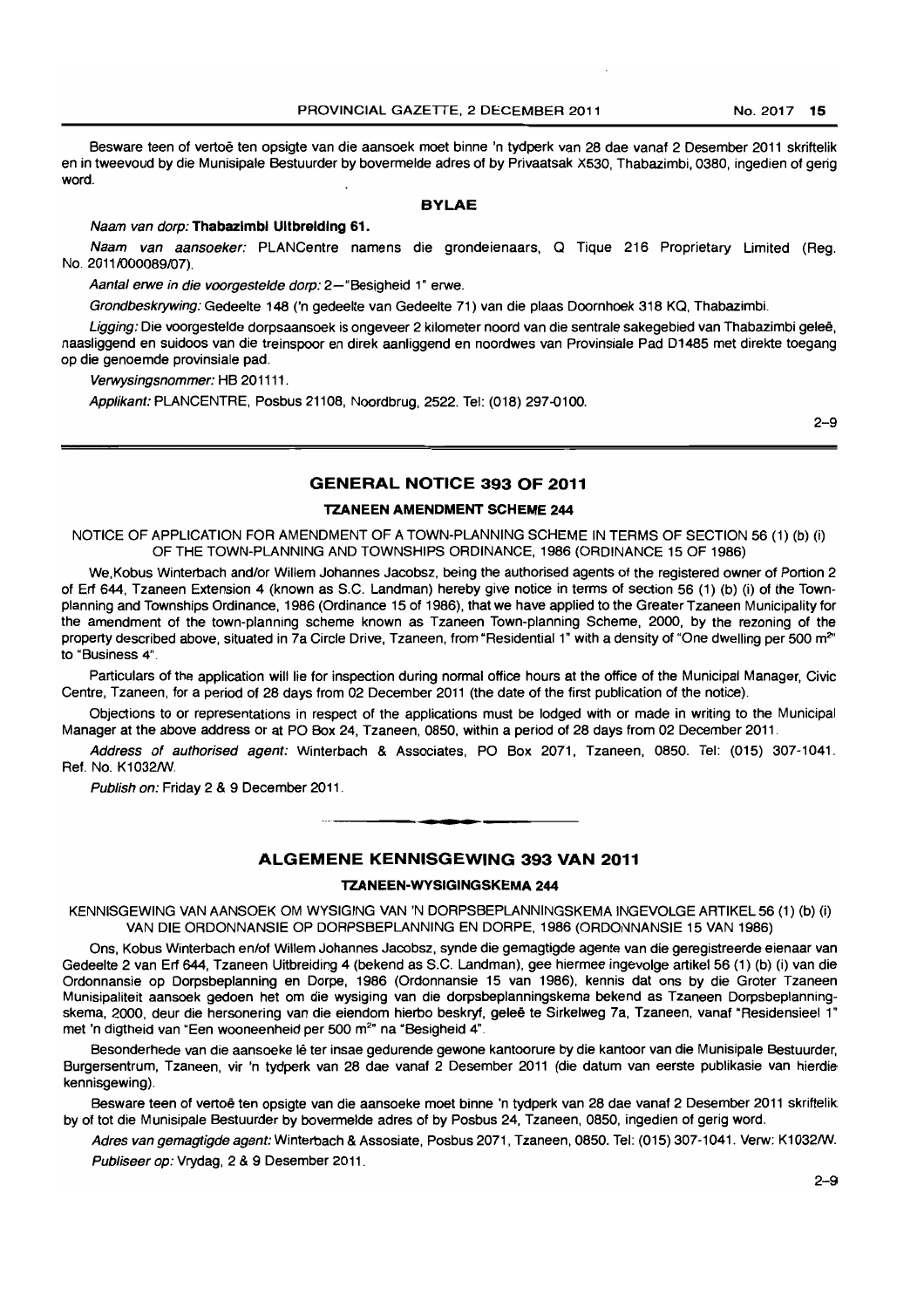### GENERAL NOTICE 394 OF 2011

## LIMPOPO GAMBLING BOARD ACT 4 OF 1996, AS AMENDED APPLICATION FOR A SITE OPERATOR LICENSE CAPRICORN DISTRICT

Notice is hereby given that:

- 1) lesetja Abram Ramaphoko the applicant and the owner of the business, trading as Abeys liquor Tavern. The applicants business is located at: No 3141, Zone 2 Township, Seshego.
- 2) Ntau Andries letebele the applicant and the owner of the business, trading as Lekonkwane liquor Restaurant. The applicants business is located at: Stand no 177 .KT, Dingapong (The Willows) Village, Naphuno.
- 3} Matladina Isaac Mametja the applicant and the owner of the business, trading as Refilwe Bar Lounge. The applicants business is located at: The Caks no 198 .K.T, Naphuno.
- 4) Petrus Jacobus Kruger being the applicant and owners of the business, trading as Soetdoring Buiteklub. The applicants business is located at: Gedeelte 134, Plaas Doornbult 624 l.S, Pietersburg.
- S) Petrus Jacobus Kruger being the applicant and owners of the business, trading as Pendoring Pub & Grill. The applicants business is located at: Shop 2, Dalmada Shopping Centre on a portion 23 (A portion of portion 21) of the farm geluk 998, Registration Division L.S
- 6) Estherne Kwena Moloko being the applicant and owner of the business, trading as Eazy Snacks Pub & Entertainment. The applicants business is located at: Erf no 1923 Zone 3, Township Seshego.
- 7) Paradise Road Investments 84 CC being the applicant and the owner of the business, trading as Paris Lagoon. The applicants business is located at: Pietersburgstraat 34, Annadale.
- 8) Limpopo Indoor Sport Arena CC being the applicant and owner of the business, trading as Limpopo Indoor Sports Arena. The applicants business is located at: Building B 0007, Cashbuild 1, 40 Gypson Street, Superbia, Polokwane.
- 9) Remigio Beka being the applicant and owner of the business, trading as Percy·Pepsy Tavern. The applicants business is located at: No 1252, Thutu Street, Zone 4, Seshego,0742.
- 10) Longyuan Trading CC being the applicant and owner of the business, trading as Sparties Restaurant. The applicants business is located at: 54 Dahl Street, Pietersburg.
- 11) Good Luck Liquor CC being the applicant and owner of the business, trading as Highpoint Restaurant. The applicants business is located at: 52 Dahl Street, Pietersburg 0700

Intends submitting an application to the Limpopo Gambling Board on 30<sup>th</sup> November 2011 for a Site Operator license

The application will be open to the public inspection at the office of the Limpopo Gambling Board at 22 Schoeman Street, Polokwane, Limpopo Province, South Africa from *1i"* December 2011 The purpose of the application is to obtain a License to operate and keep limited payout machines on the site premises in the Province of Limpopo.

Attention is directed to the provisions of Section 26 of the Umpopo Gambling Board Act 4 of 1996, as amended, which makes provision for the lodging of written objections in respect of the application. Such objections should be lodged with the Chief Executive Office of the Limpopo Gambling Board, 22 Schoeman Street, Polokwane, or private bag X 9520, 0700, within 30 days from 12<sup>th</sup> December 2011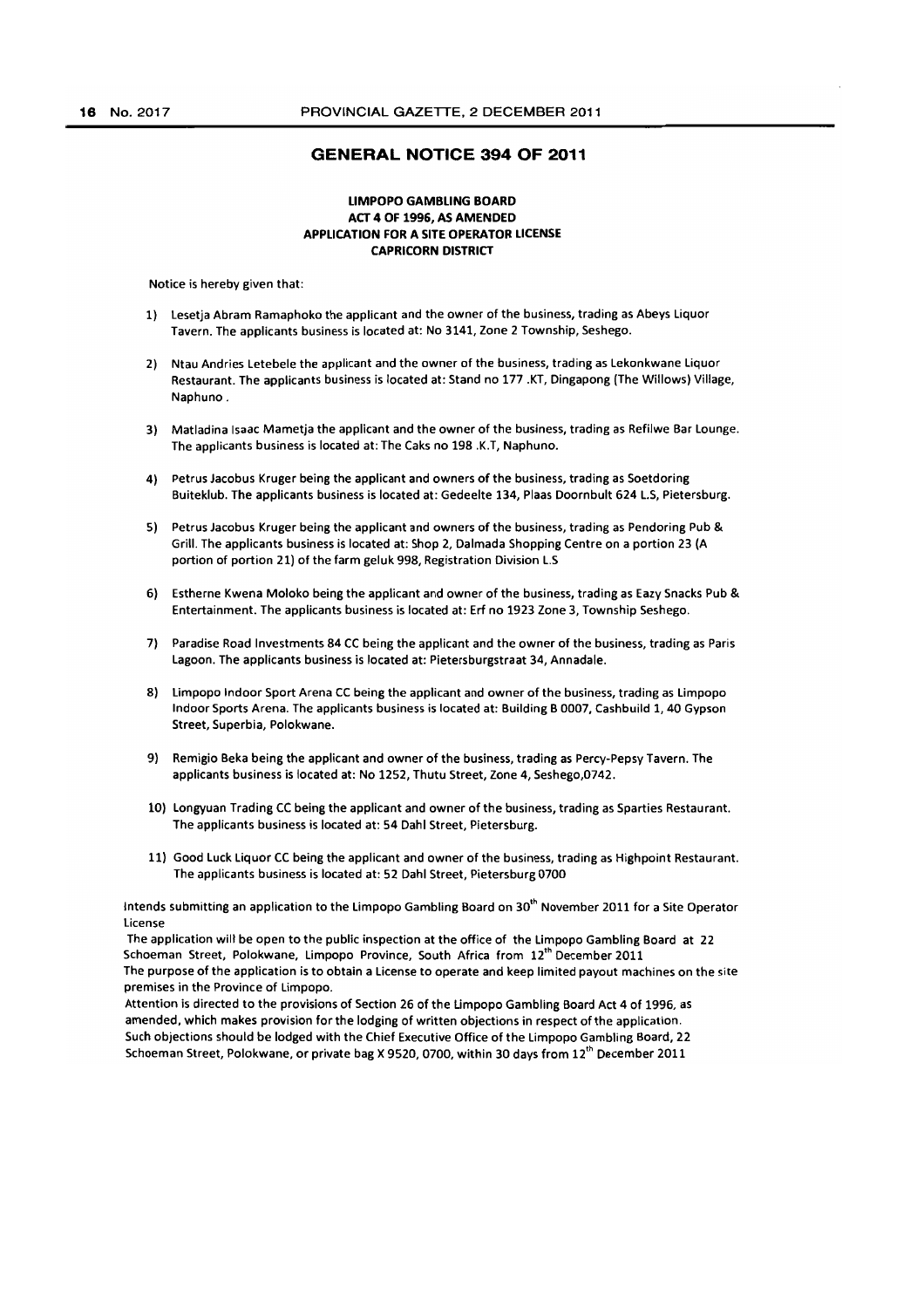# **GENERAL NOTICE 395 OF 2011**

## **LIMPOPO GAMBLING BOARD ACT 4 OF 1996, AS AMENDED APPLICATION FOR A SITE OPERATOR LICENSE MOPANI DISTRICT**

Notice is hereby given that:

- 1) leon Marlon Nkhwashu being the applicant and the owner of the business, trading as Talk of the Town. The applicants business is located at: Natpac-Gegoukompleks, Bothastraat, Duiwelskloof.
- 2) Maphophe Errol Maluleke being the applicant and the owner of the business, trading as Mihloti Bar. The applicants business is located at: Stand no 20BA, Giyani Township, Giyani.
- 3) Mbazima Piet Maluleke being the applicant and the owner of the business, trading as Blue Eating House. The applicants business is located at: Stand No 530, Bode Village, Farm No GR2, Giyani.
- 4) Mohlala Alpheus Sefalafala being the applicant and owner of the business, trading as Moshabela Liquor Restaurant. The applicants business is located at: Stand No 501 Ooghoek 683 LT, Mawa Block 12, Bolobedu.
- 5) Derick Malubana being the applicant and owner of the business, trading as Mdende Beer Garden. The applicants business is located at: Shop No 2, Nkambako Village, Mamitwa, Ritave.
- 6) Fanisa Gaster Risaba being the applicant and owner of the business, trading as Risaba Restaurant. The applicants business is located at: 133 Nkambako Village, Mamitwaskop, Ritave.
- 1) AA and J Services (Pty) Ltd being the applicant and owner of the business, trading as leshaba Foods Eethuis. The applicants business is located at: Plaas Pusela 555, Tzaneen.
- 8) Ngwako Albert Phatudi being the applicant and owner of the business, trading as Yizo Yizo Liquor Inn. The applicants business is located at: Vaalwater 11 Village farm Roelfontein no 161 LT, Sekgosese
- 9) Anthony Chakkachamparambil Sam being the applicant and owner of the business, trading as Cheers Liquor Restaurant. The applicants business is located at: Shop No 7, Portion of Erf 2111 Lenyenye Naphuno.

Intends submitting an application to the Limpopo Gambling Board on 30<sup>th</sup> November 2011 for a Site Operator license

The application will be open to the public inspection at the office of the Limpopo Gambling Board at 22 Schoeman Street, Polokwane, Limpopo Province, South Africa from  $12<sup>th</sup>$  December 2011 The purpose of the application is to obtain a License to operate and keep limited payout machines on the site premises in the Province of Limpopo.

Attention is directed to the provisions of Section 26 of the Limpopo Gambling Board Act 4 of 1996, as amended, which makes provision for the lodging of written objections in respect of the application. Such objections should be lodged with the Chief Executive Office of the limpopo Gambling Board, 22 Schoeman Street, Polokwane, or private bag X 9520, 0700, within 30 days from 12<sup>th</sup> December 2011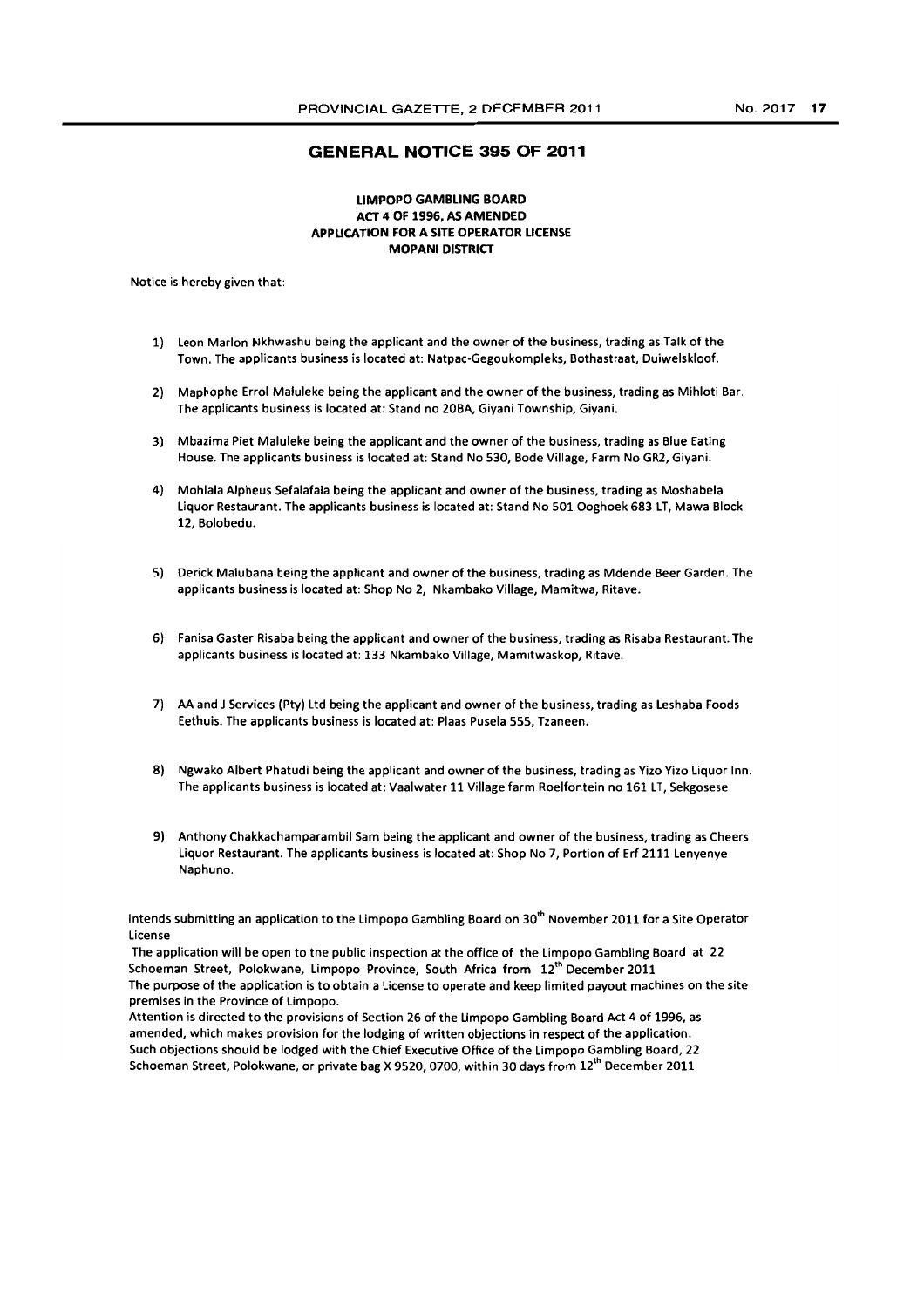### **GENERAL NOTICE 396 OF 2011**

# **UMPOPO GAMBLING BOARD ACT 4 OF 1996, AS AMENDED APPLICATION FOR A SITE OPERATOR LICENSE VHEMBE DISTRICT**

Notice is hereby given that:

- 1) Mavhengani Netshifhefhe being the applicant and the owner of the business, trading as Pat Manet Eating House. The applicants business is located at: Ngovhela Village, Thohoyandou, 213 MT Chibase.
- 2) Mzamani Eric Manganyi being the applicant and owner of the business, trading as Loss Matheka. The applicants business is located at: Shop 2, Erf No 37, Farm Chavani Village 78, Hlanganani.
- 3) Mzamani Eric Manganyi being the applicant and owner of the business, trading as loss Matheka 11. The applicants business is located at: Erf No 87 Riverplaats Village, Hlanganani.
- 4) Rendani Rachel Mudau being the applicant and owner of the business, trading as Night Rider Eating House. The applicants business is located at: No 7 of 1 BA Thohoyandou, 278 Mphaphuli.
- S) Gezani Petrus Mhangani being the applicant and owner of the business, trading as Mhangani Eating House. The applicants business is located at: 779 b, Xitlhelani Malamulele.

Intends submitting an application to the limpopo Gambling Board on 30th November 2011 for a Site Operator license

The application will be open to the public inspection at the office of the Limpopo Gambling Board at 22 Schoeman Street, Polokwane, Limpopo Province, South Africa from 12<sup>th</sup> December 2011 The purpose of the application is to obtain a License to operate and keep limited payout machines on the site premises in the Province of limpopo.

Attention is directed to the provisions of Section 26 of the limpopo Gambling Board Act 4 of 1996. as amended. which makes provision for the lodging of written objections in respect of the application. Such objections should be lodged with the Chief Executive Office of the Limpopo Gambling Board. 22 Schoeman Street, Polokwane, or private bag X 9520, 0700, within 30 days from 12<sup>th</sup> December 2011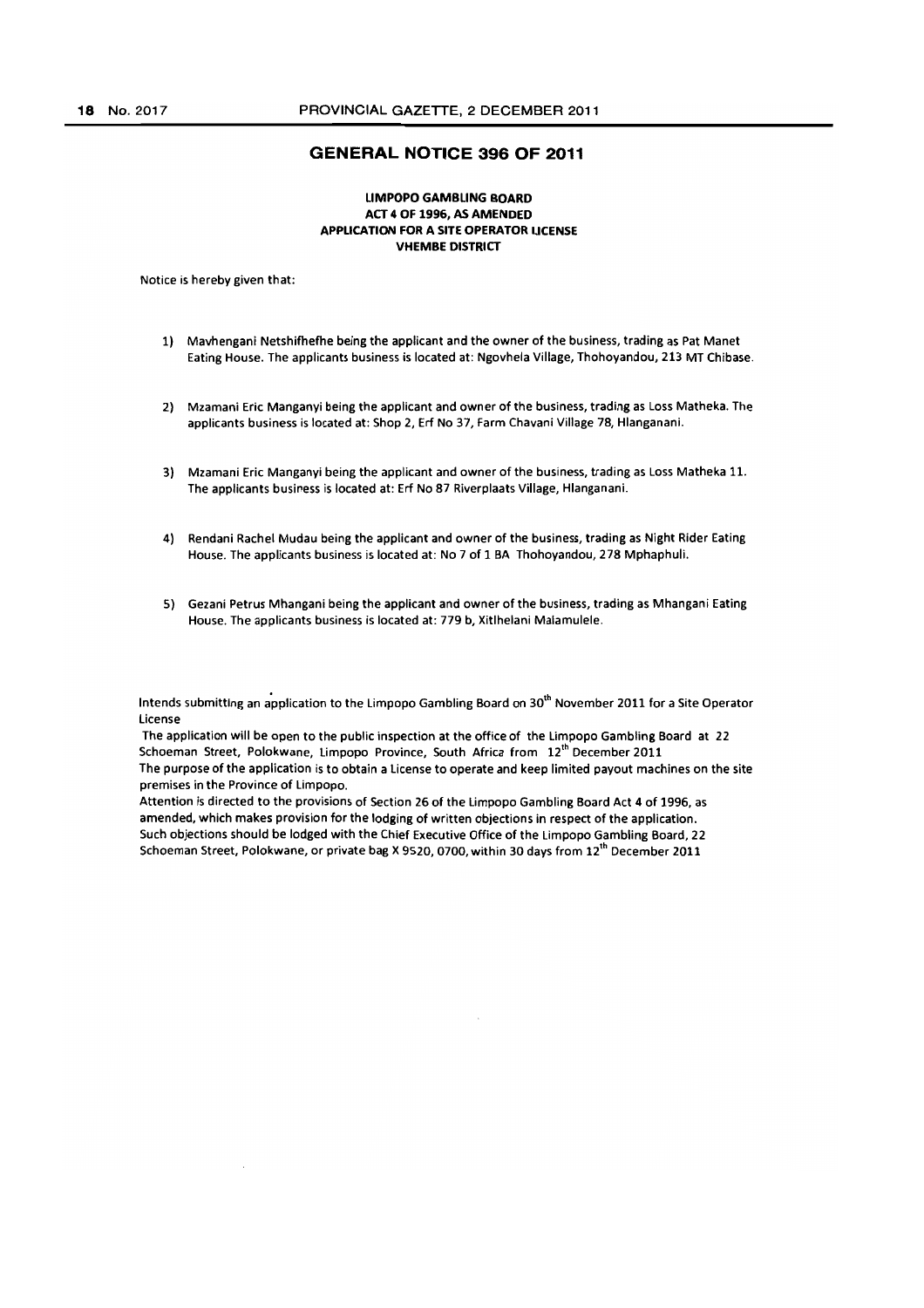# **GENERAL NOTICE 397 OF 2011**

# **LIMPOPO GAMBLING BOARD ACT 4 OF 1996, AS AMENDED APPLICATION FOR A SITE OPERATOR LICENSE WATERBERG DISTRICT**

Notice is hereby given that:

1) Izintaba Holiday Resort CC being the applicant and owner of the business, trading as Izintaba Holiday Resort. The applicants business is located at: Portion 11 farm 384 KR, Naboomspruit.

Intends submitting an application to the Limpopo Gambling Board on 30<sup>th</sup> November 2011 for a Site Operator License

The application will be open to the public inspection at the office of the Limpopo Gambling Board at 22 Schoeman Street, Polokwane, Limpopo Province, South Africa from 12<sup>th</sup> December 2011 The purpose of the application is to obtain a License to operate and keep limited payout machines on the site premises in the Province of Limpopo.

Attention is directed to the provisions of Section 26 of the limpopo Gambling Board Act 4 of 1996, as amended, which makes provision for the lodging of written objections in respect of the application. Such objections should be lodged with the Chief Executive Office of the Limpopo Gambling Board, 22 Schoeman Street, Polokwane, or private bag X 9520, 0700, within 30 days from 12<sup>th</sup> December 2011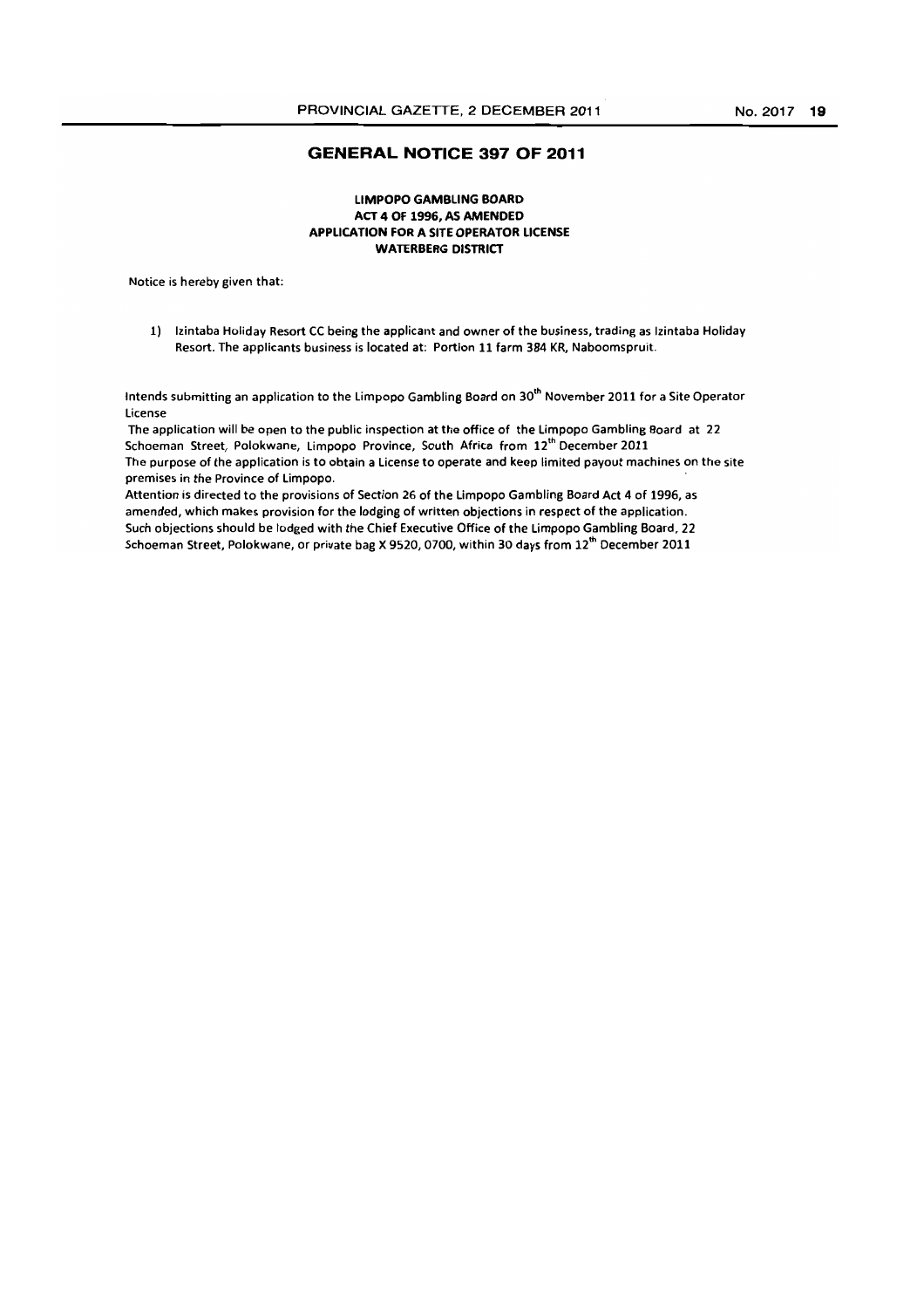# GENERAL NOTICE 398 OF 2011

# NOTICE OF ENVIRONMENTAL IMPACT ASSESSMENT PROCESS

Notice is hereby given in terms of Regulation 56(2c) of the Regulations published in Government Notice No. 385 under Chapter 6 read with Part 3 and Chapter 6 of the National Environmental Management Act (Act No. 107 of 1988) of intent to carry out activities listed below. The application is lodged with the Department of Environmental Assessment (DEA), Pretoria and with reference to the Provincial DEA Office.

# Activities and locality:

Firstly

- the incineration and construction of waste regardless of the capacity of such facility (Category 8(8))
- the construction of facilities for activities listed in Category 8 of this Schedule (Category B (11))
- the re-use and recycling of hazardous waste (Category B(2)),

all on erf 6503 Piet Potgietersrus Ext 6, Limpopo Province, 10 Charolais Street.

The proposed activity will include the housing of about 100 tons of used oil per month which will be transported to the site and stored in existing oil tanks. The only waste is about 1 ton of impure water which will be transported to the site of Zebediela Bricks for mixing with the clay to manufacture bricks at this plant.

The second activity will be the burning of initially about 30 tons of coal per day, eventually more but not exceeding 90 tons per day, to manufacture briquettes. The coal will burn away and leave no waste.

Scoping procedures are being applied to the application.

Further information on the application can be obtained from the Environmental Assessment Person (EAP), Dr lamont, indicated below.

Municipality: Mogalakwena local Municipality, Waterberg District

|                        | Municipality                                                         |
|------------------------|----------------------------------------------------------------------|
| <b>Proponent:</b>      | Soldimar Investments                                                 |
| <b>EAP</b>             | Toni Lamont and Associates, P O Box 25002, Monument                  |
| (address to lodge      | Park. 0105.                                                          |
| objections)            | Tel 012 348 2136/083 778 6242                                        |
|                        | Reference Dr T Lamont                                                |
|                        | Email: tonilamont@gmail.com                                          |
| <b>Public Meeting:</b> | 21 January 2012 at 09:00 at erf 6503, 10 Charolais Street, Mokopane. |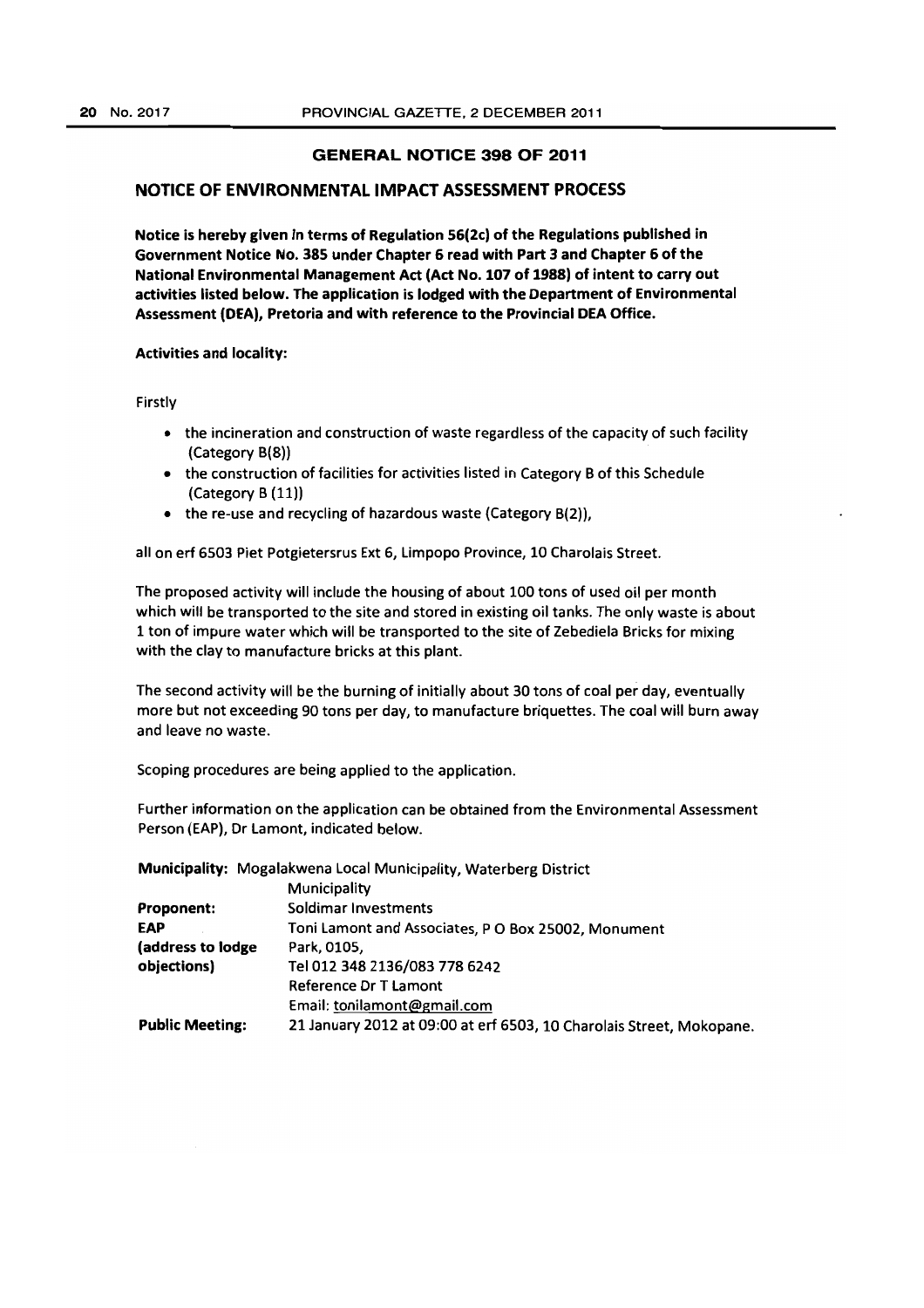# **LOCAL AUTHORITY NOTICES PLAASLIKE BESTUURSKENNISGEWINGS**

# **LOCAL AUTHORITY NOTICE 342**

#### MODIMOLLE LOCAL MUNICIPALITY AMENDMENT SCHEMES

NOTICE OF APPLICATION FOR AMENDMENT OF THE TOWN-PLANNING SCHEME IN TERMS OF SECTION 56(1)(b)(i) OF THE TOWN-PLANNING AND TOWNSHIPS ORDINANCE, 1986 (ORDINANCE 15 OF 1986)

I, NICOLA LUDIK being the authorized agent for the registered owners of the following properties hereby give notice in terms of Section 56(1)(b)(l) of the Town planning and Townships Ordinance, 1986, (Ordinance 15 of 1986) that I have applied to the Modimolle local Municipality for the amendment of the Town- planning scheme in operation known as the Modimolle Land Use Scheme, 2004 by the rezoning of the properties described below, situated within the jurisdiction of the Modimolle local Municipality from:

# MODIMOLLE AMENDMENT SCHEME 246:

• Erf 395 Phagameng, located in Motau Street, Phagameng Modimolle, located in the Modimolle Area of jurisdiction, from "Residential 1" to "Residential 3", for a residential building with self catering rooms, subject to certain conditions.

# MODIMOLLE AMENDMENT SCHEME 247:

• Erf 3231 Nylstroom Extension 27 located in the Koro Creek Golf Estate in the Modimolle area of jurisdiction, from "Special" for a wellness centre, clinic,, shops and/or offices to "Institutional" and such other associated and subservient land uses which the Municipality may approve with special consent, subject to certain conditions.

### MODIMOLLE AMENDMENT SCHEME 248

a Portion of Portion 9 of the Farm Goedehoop 83 KR, situated 15km north of Vaalwater and within the jurisdiction of the Modimolle Local Murlioipality from "Agriculture" to "Special" for the production of animal feeds, associated office uses, dwelling houses, workers accommodation and such other related uses with the special consent of the local municipality;

#### MODIMOLlE AMENDMENT SCHEME 249:

- Erven 6272 and 6273 Phagameng Ext 8, located in Joe Siovo Street, Phagameng Ext 8, Modimolle, located in the Modimolle Area of Jurisdiction, from "Residential 1" to "Residential 3", with a density of 64 units per hectare, subject to certain conditions. MODIMOLLE AMENDMENT SCHEME 250:
	- Erven 128/2959 to 133/2959 Nylstroom Extension 24 located in the Bosveldsig Security Village Phase 8, located in the Modimolle Area of jurisdiction, from "Residential 3" to "Special", for a frail centre / facility and/or one dwelling unit and such other associated and subservient land uses which the Municipality may approve with special consent, subject to certain conditions.

All relevant documents relating to the applications will be open for inspection during normal office hours at the offices of the Modimolle Local Municipality, The Divisional Manager: Town-planning, Ground Floor, Modimolle Municipal Building, Harry Gwala Street, Modimolle for a period of 28 days i.e. 25 November 2011 to 23 December 2011.

Any person who wishes to object to the applications or submit representations in respect thereof must lodge the same in writing to Private Bag X1008, MODIMOllE OSlO or lodge It with the Modimolle local Municipality at its address and room number specified above on or before the 23 December 2011.

Name en address of agent: NICOLA LUDIK, P.O. BOX 3007, MODIMOLLE, 0510, 076 606 6372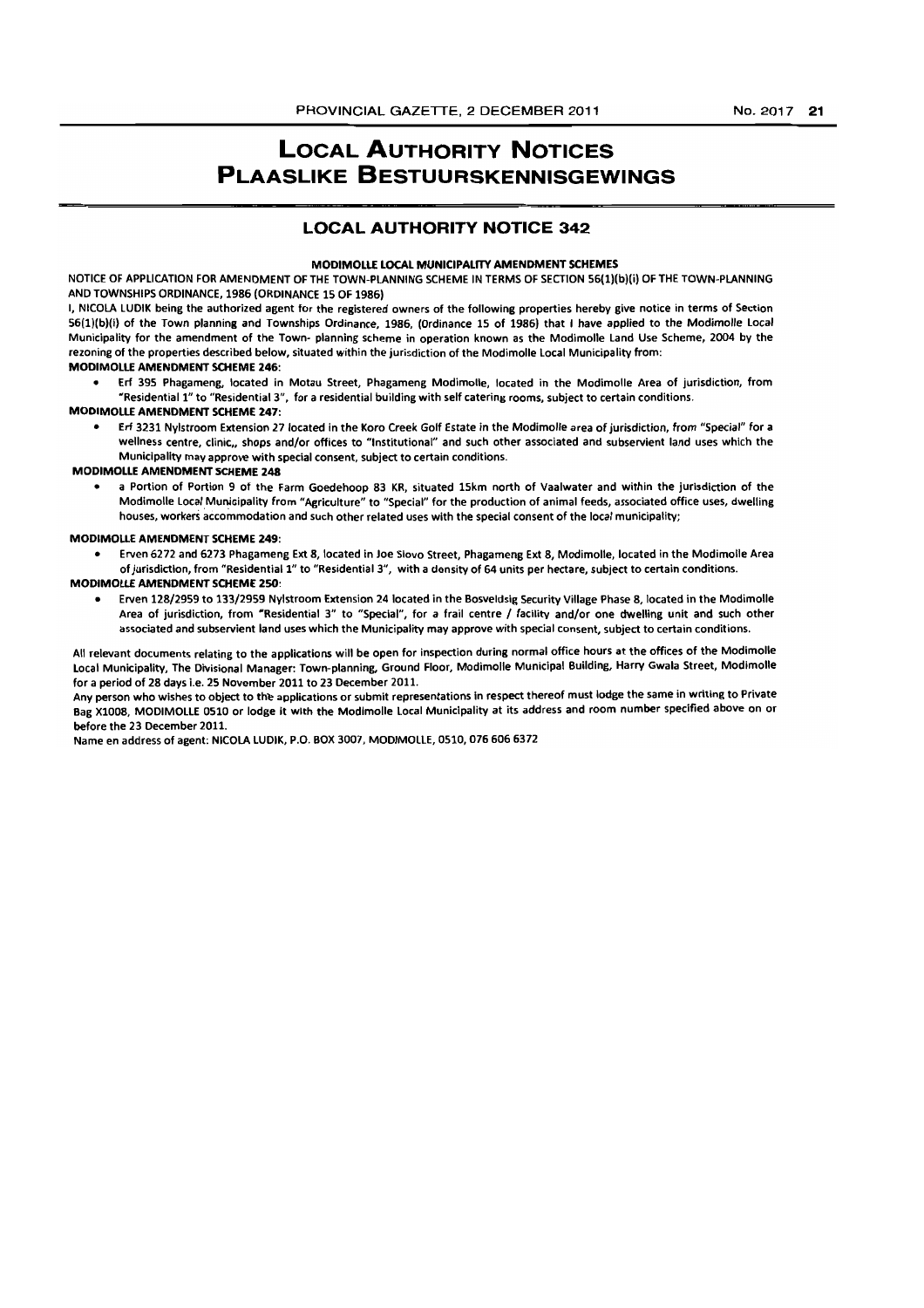# **PLAASLIKE BESTUURSKENNISGEWING** 342

#### MODIMOLLf PlAASUKE MUNISIPALITEIT WYSIGINGSKEMAS

KENNISGEWING VAN AANSOEK OM WYSIGING VAN DIE DORPBEPLANNINGSKEMA INGEVOLGE ARTIKEL 56(1)(b)(i) VAN DIE ORDONNASIE OP OORPSBEPIANNING EN OORPE, 1986: ORO. lS VAN 1986.

Ek, NICOLA LUDIK synde die gevolmagde agent van die geregistreerde eienaars van die volgende eiendomme gee hiermee ingevolge Artikel 56(1)(b)(i) van die Ordonnansie op Dorpsbeplanning en Dorpe, 1986, kennis dat ek by die Modimolle Plaaslike Munisipaliteit aansoek gedoen het om die wysiging van die Dorpsbeplanningskema bekend as die Modimolle Land Use Scheme, 2004 deur die hersonering van die eiendomme hieronder beskryf, geleë in die jurisdiksie van die Modimolle Plaaslike Munisipaliteit vanaf:

#### MODIMOLLf WYSIGINGSK£MA 246

Erf 395 Phagameng, geleë in Motau Straat, Phagameng, in die Modimolle jurisdiksiearea, vanaf "Residensieel 1" na "Residensieel 3" vir 'n residensiële gebou met selfsorg kamers, onderworpe aan sekere voorwaardes;

#### MODIMOLLf WYSIGINGSK£MA 247

• Erf 3231 Nylstroom Uitbreiding 27 gelee in die Koro Creek Golf Landgoed, Modimolle jurisdiksiearea, vanaf "Spesiaal" vir 'n gesondheidsentrum, kllnlek, winkels en/of kantore na "Institisioneel" en sulke aanverwante en ondergeskikte gebruike as wat die Munislpaliteit mag goedgekeur met 'n spesiale toestemming, onderworpe aan sekere voorwaardes;

#### MODIMOLLf WYSIGINGSKEMA 248

• 'n Gedeelte van Gedeelte 9 van die Plaas Goedehoop 83KR, gelee lSkm noord van Vaalwater in die jurisdiksie van die Modlmolle Plaaslike Munisipaliteit vanaf "Landbou" na "Spesiaal" vir die vervaardiging van veevoere, aanverwante kantoorgebruike, woonhuise, werkersbehulsing en sulke ander aanverwante gebruike met toestemming van die plaaslike munisipaliteit;

#### MODIMOLlE WYSIGINGSKEMA 249

• Erwe 6272 en 6273 Phagameng Uitbreiding 8, gelee Joe Siovo Straat, Phagameng Uitbreiding 8, in die Modimolle jurisdiksiearea, vanaf "Residensieel 1" na "Residensieel 3" teen 'n digtheid van 64 eenhede per hektaar, onderworpe aan sekere voorwaardes;

#### MODIMOLLE WYSIGINGSKEMA 250

• Erwe 128/2959 tot 133/2959 Nylstroom Uitbreiding 24 gelee in die Bosveldsig Sekuritietsdorp area Fase 8, Modimolle jurisdiksiearea, vanaf "Resldensieel 3" na "Spesiaal" vir 'n verswakte sorg sentrum/ fasilitiet, en/of een wooneenheid en sulke aanverwante en ondergeskikte gebruike as wat deur die Munisipalltiet goedgekeur mag word met 'n spesiale toestemming, onderworpe aan sekere voorwaardes;

Aile dokumente wat met die aansoek verband hou, sal tydens normale kantoorure vir besigtiging beskikbaar wees by die kantore van die Modimolle Plaaslike Munislpalltelt, Die Oivisle Bestuurder: Dorpsbeplanning, Grondvloer, Modimolle Munisipale Gebou, Harry Gwala Straat, Modimolle vir 'n tydperk van 28 dae, vanef 25 November 2011 tot 23 Desember 2011.

Enige persoon wat beswaar wil aanteken of voorleggings wil maak met betrekking tot die aan50eke, moet sodanige beswaar of voorlegging op skrif rig aan Privaatsak X1008, MODIMOLLE 0510 of indien by Die Divisie Bestuurder: Dorpsbeplanning by die bostaande adres, op of voor 23 Desember 2011.

Naam en adres van agent: NICOlA lUDIK, POSBUS 3007, MODIMOllE, 0510, 076 606 6372.

25-2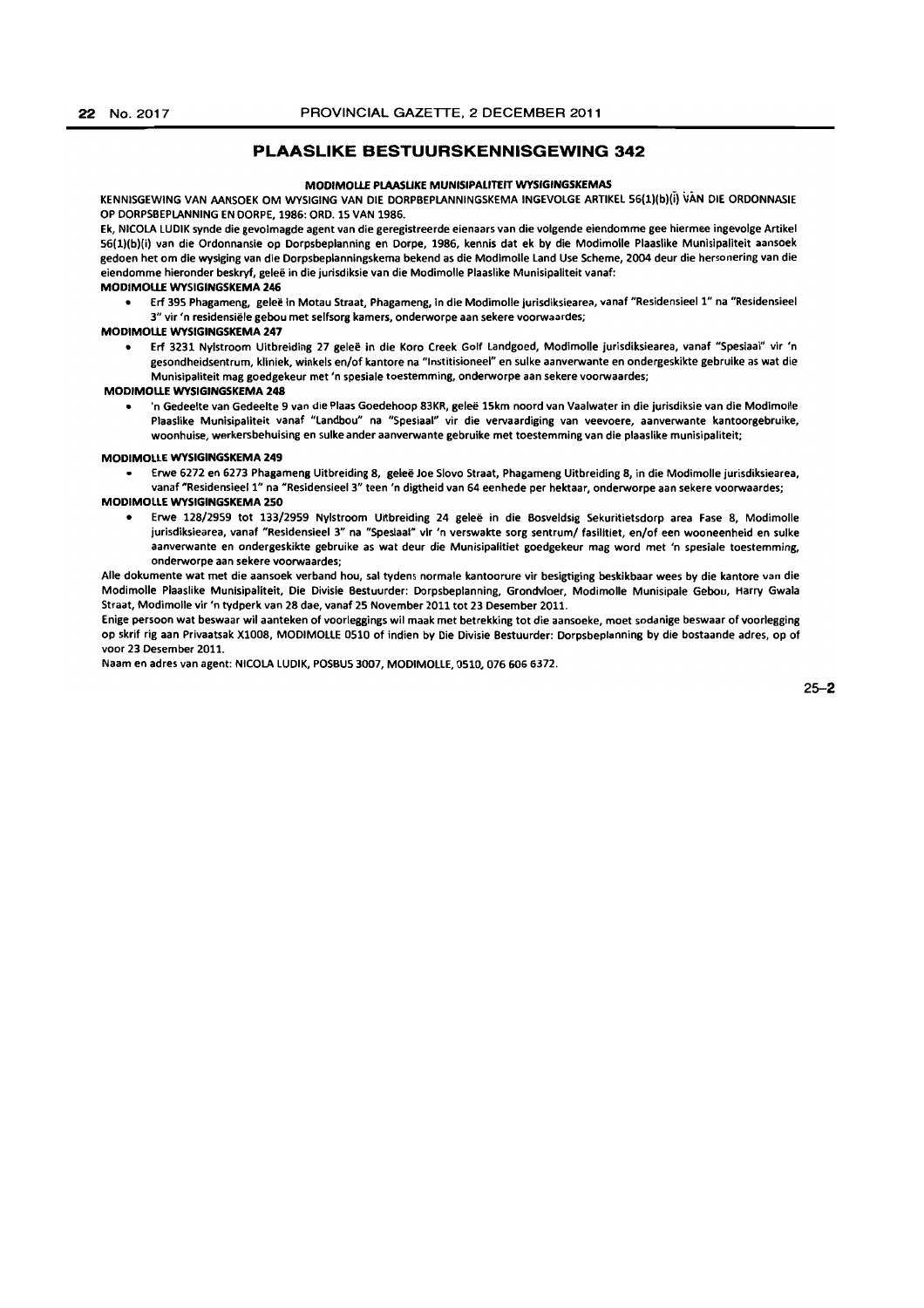# **LOCAL AUTHOURITY NOTICE 343**

# **BELA BELA LOCAL MUNICIPALITY**

# NOTICE OF APPLICATION FOR THE DIVISION OF LAND IN TERMS OF SECTION 6 (8) (a) OF THE DIVISION OF LAND ORDINANCE, 1986 (ORDINANCE 20 OF 1986)

I, Nicola Ludik, being the authorized agent for the registered owner of the following property hereby give notice in terms of 6 (8) (a) of the Division of Land Ordinance, 1986 (Ordinance 20 of 1986). that I have applied with the Bela Bela Local Municipality for the division of the property described below:

• Portion 53 (a portion of Portion 15) of the farm Bospoort 450 KR into two (2) portions.

All relevant documents relating to the applications will be open for inspection during normal office hours at the offices of the Bela Bela Local Municipality, The Municipal Manager, Bela Bela Municipal Building, for a period of 28 days i.e. 25 November 2011 to 23 December 2011.

Any person who wishes to object to the application or submit representations in respect thereof must lodge the same in writing to Private Bag X1609, Bela Bela, 0480, or lodge it with the Bela Bela Local Municipality at its address and room number specified above on or before the 23 December 2011.

Name and address of agent: Nicola Ludik, PO Box 3007, Modimolle, 0510. 0766066372.

Date of publications: 25 November 2011 and 2 December 2011. . **- .** 

# **PLAASLIKE BESTUURSKENNISGEWING 343**

## **BELA BELA PLAASLIKE MUNISIPALITEIT**

KENNISGEWING VAN AANSOEK OM VERDELING VAN GROND INGEVOLGE ARTIKEL 6 (8) (a) VAN DIE ORDONNANSIE OP DIE VERDELING VAN GROND, 1986 (ORD. 20 VAN 1986)

Ek, Nicola Ludik, synde die gevolmagde agent van die geregistreerde eienaar van die volgende eiendom gee hiermee ingevolge artikel 6 (8) (a) van die Ordonnansie op die Verdeling van Grond, 1986, kennis dat ek by die Bela Bela Plaaslike Munisipaliteit aansoek doen om die verdeling van die eiendom hieronder beskryf:

• Gedeelte 53 ('n gedeelte van Gedeelte 15) van die plaas Bospoort 450 KR in twee (2) gedeeltes.

Aile dokumente wat met die aansoek verband hou, sal tydens normale kantoorure vir besigtiging beskikbaar wees by die kantore van die Bela Bela Plaaslike Munisipaliteit, Die Munisipale Bestuurder, Bela Bela Munisipale Gebou, vir 'n tydperk van 28 dae, vanaf 25 November 2011 tot 23 Desember 2011.

Enige persoon wat beswaar wil aanteken of voorleggings wi! maak met betrekking tot die aansoek, moet sodanige beswaar of voorlegging op skrif rig aan Privaatsak Xl609, Bela Bela, 0480, of indien by die Munisipale Bestuurder, by die bostaande adres, op of voor 23 Desember 2011.

Naam en adres van agent: Nicola Ludik, Posbus 3007, Modimolle, 0510. 076 606 6372.

Datum van publikasie: 25 November 2011 en 2 Desember 2011.

25-02

### **LOCAL AUTHORITY NOTICE 345**

#### PROPOSED PERMANENT STREET CLOSURE AND ALIENATION

Notice is hereby given in terms of section 67 of the Local Government Ordinance, 1939 (Ordinance 17 of 1939), read in conjunction with Regulation *293/1962,* that it is the intention of Fulwana Planning Consultants, to permanently close parts of the unnamed street in the Bochum-A Extension 3, situated along the road to Endermak, southern side of Sasol Garage (Erf 272), front opposite of the Erf 273, 274 and 275. The site is directly opposite Erf 300 (Showground), and measuring 1 283 m<sup>2</sup> in total, and to alienate it thereafter by private treaty in terms of section 79 (18) of the said ordinance to the owner of the adjacent erf.

A map showing the streets concerned, as well as all the relevant particulars, lies open for inspection at the office of the Department of Cooperate Governance, Human Settlements and Traditional Affairs, during normal office hours.

Any person who has any objection to the proposed street closure or who may have any claim for compensation if such closure is carried out must lodge such objection or claim in writing by 17 January 2012 with the Department of Cooperative Governance, Human Settlements and Traditional Affairs, corner Rabe and Schoeman Streets, Polokwane, 0699.

Applicant: Fulwana Planning Consultants, Tel: (015) 297-6060. Fax: (015) 297-4040.